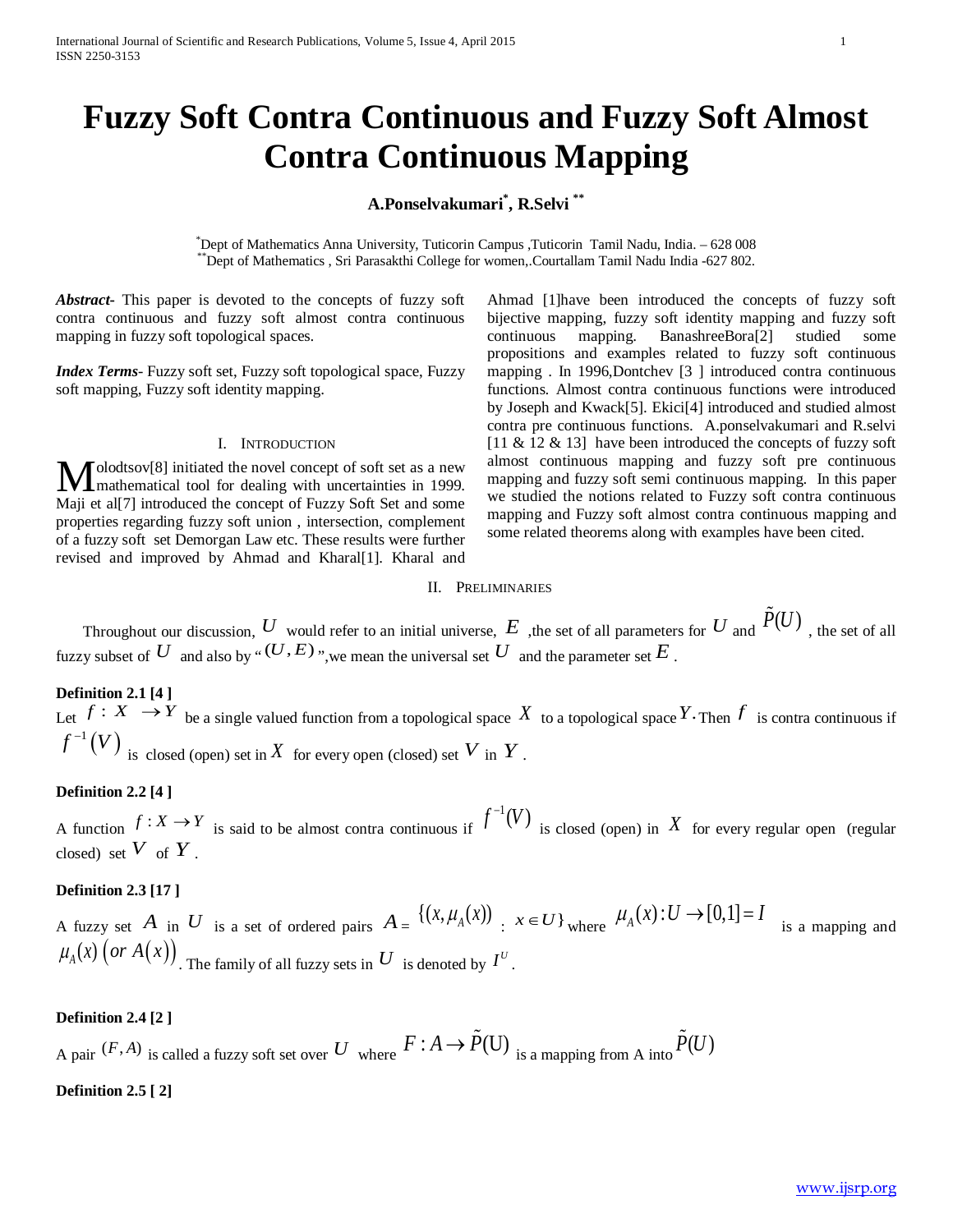Let  $A \subseteq E$ . Then the mapping  $F_A : E \to \tilde{P}(U)$ , defined by  $F_A(e) = \mu^e F_A$  (a fuzzy subset of *U*) is called fuzzy soft set over  $(U, E)$  where  $\mu^e F_A = \overline{0}$  if  $e \in E-A$  and  $\mu^e F_A \neq \overline{0}$  if  $e \in A$ . The set of all fuzzy soft set over  $(U, E)$  is denoted by  $FS(U,E)$ 

#### **Definition 2.6 [2 ]**

Let  $(U, E, \Im)$  and  $(U^*, E^*, \Im^*)$  be fuzzy soft topological spaces. Let  $\rho: U \to U^*$  and  $\Psi: E \to E^*$  be mappings and *f*  $=(\rho, \psi) : (U, E) \rightarrow (U^*, E^*)$  be a fuzzy soft mapping

Then  $f = (\rho, \psi)$  is said to be fuzzy soft continuous if the inverse image under  $f = (\rho, \psi)$  of any  $G_B \in (\mathbb{S}^*)$  is a fuzzy soft set  $F_A$  $\in \mathfrak{I}_{\mathfrak{z},\text{that is}} f^{-1}(G_{B}) \in \mathfrak{I}_{\text{whenever}} G_{B} \in (\mathfrak{I}^*)$ 

# **Definition 2.7 [ 2]**

Let  $(U, E)$  and  $(U^*, E^*)$  be classes of fuzzy soft sets over  $U$  and  $U^*$  with attributes from  $E$  and  $E^*$  respectively. Let  $\rho: U \to U^*$  and  $\Psi: E \to E^*$  be mappings. Then a fuzzy soft mapping  $f = (\rho, \psi): (U, E) \to (U^*, E^*)$  would be defined as follows-

For a fuzzy soft set 
$$
\begin{bmatrix} F_A \\ \text{in} \ (U, E) \end{bmatrix}
$$
,  $f(F_A)$  is a fuzzy soft set in  $(U^*, E^*)$  obtained as follows: for  $\beta \in \psi(E) \subseteq E^*$  and  $y \in E^*$ ,  
\n
$$
\int \bigcup_{x \in \rho^{-1}(y)} \bigg( \bigcup_{\alpha \in \psi^{-1}(\beta) \cap A} F_A(\alpha) \bigg) (x), \text{if } \rho^{-1}(y) \neq \varphi, \psi^{-1}(\beta) \cap A \neq \varphi
$$
\n
$$
f(F_A)(\beta)(y) = \bigg[ 0, \text{otherwise}
$$
\n
$$
f(F_A)
$$
\nis called fuzzy soft image of the fuzzy soft set  $\begin{aligned} F_A \end{aligned}$ .

#### III. FUZZY SOFT CONTRA CONTINUOUS MAPPING

#### **Definition 3.1**

Let  $(U, E, \mathfrak{I})$  and  $(U^*, E^*, \mathfrak{I}^*)$  be fuzzy soft topological spaces. Let  $\rho: U \to U^*$  and  $\psi: E \to E^*$  be mappings and  $f = (\rho, \psi) : (U, E) \rightarrow (U^*, E^*)$  be a fuzzy soft mapping.

Let  $H_B \in \mathfrak{I}^*$ . Then  $f = (\rho, \psi)$  is said to be fuzzy soft contra continuous if the inverse image under  $f = (\rho, \psi)$  of any  $H_B \in \mathfrak{J}^*$  is a fuzzy soft set closed in  $(U, E, \mathfrak{I})$ That is  $f^{-1}(H_B)$  is closed in  $(U, E, \mathfrak{S})$  whenever  $H_B \in \mathfrak{S}^*$ .

## **EXAMPLE 3.2**

Let  $(U, E, \mathfrak{I})$  and  $(U^*, E^*, \mathfrak{I}^*)$  be fuzzy soft topological spaces. Let  $U = \{a, b, c\}$  and  $U^* = \{x, y, z\}$   $E = \{e_1, e_2, e_3, e_4\}$ .  $E^* = \{e'_1, e'_2, e'_3\}$ <sub>and</sub>  $(U, E), (U^*, E^*)$  classes of fuzzy soft sets.

Let  $\rho: U \to U^*$  and  $\psi: E \to E^*$  be mappings defined as  $\rho(a) = z, \rho(b) = x, \rho(c) = y$  $\psi(e_1) = e'_2 \psi(e_2) = e'_3, \psi(e_3) = e'_1$  Let  $A_1 = \{e_1, e_2\}$ ,  $A_2 = \{e_1, e_2, e_3\}$   $B_1 = \{e'_1, e'_2\}$ ,  $B_2 = \{e'_1, e'_2, e'_3\}$ Let us consider the fuzzy soft sets  $F_A, F_B$  in  $(U, E)$  and  $G_A, G_B$  in  $(U^*, E^*)$  as,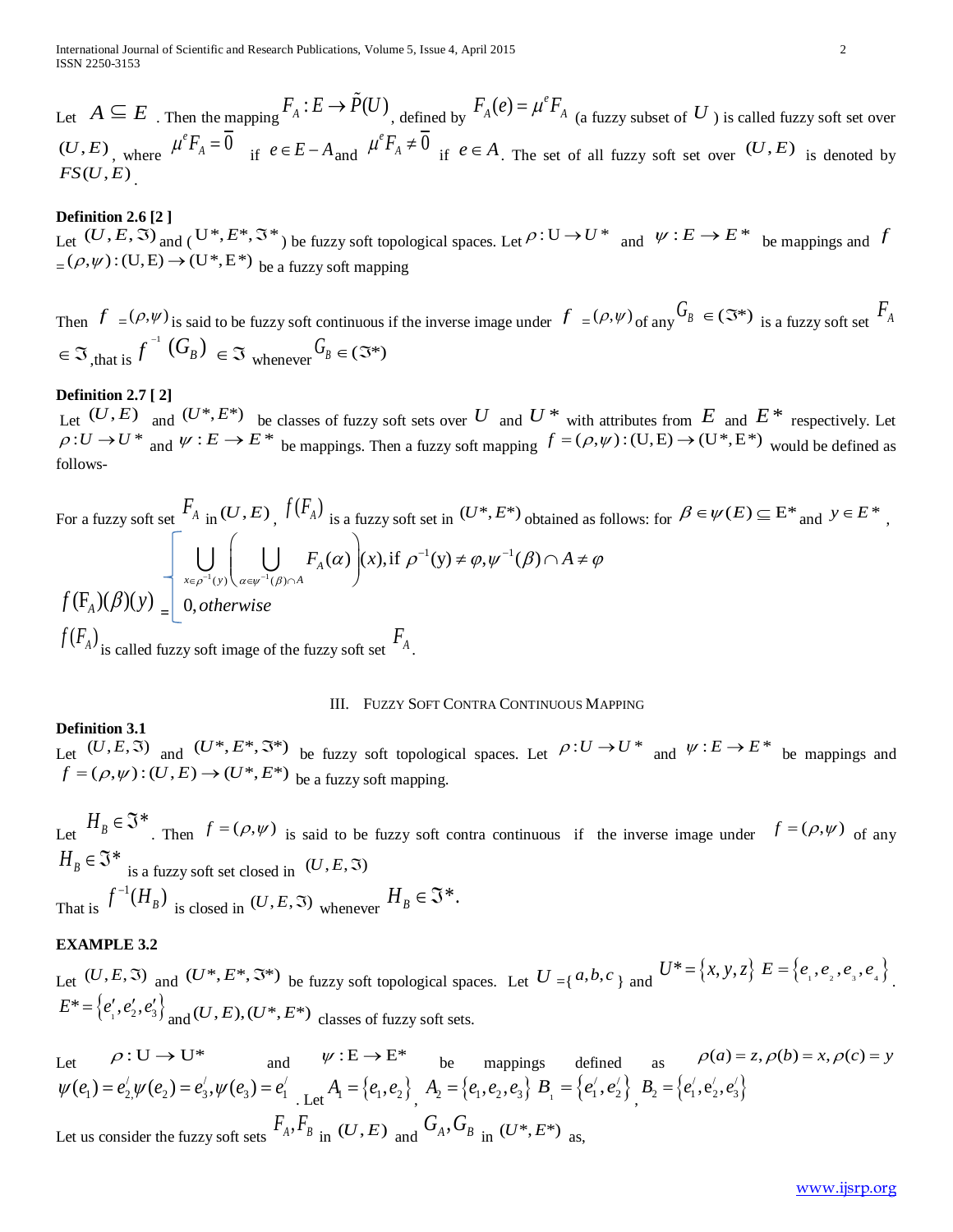$F_{4} = \{(e_{1}, \{a/0.9, b/0.4, c/0.6\}), (e_{2}, \{a/0.6, b/0.9, c/0.8\}), (e_{3}, \{a/0.7, b/0.5, c/0.8\})\}$  $F_{\scriptscriptstyle{A}}^{\scriptscriptstyle{C}} = \{ (e_{\scriptscriptstyle{A}}, \{ a / 0.1, b / 0.6, c / 0.4 \}), (e_{\scriptscriptstyle{A}}, \{ a / 0.4, b / 0.1, c / 0.2 \}), (e_{\scriptscriptstyle{A}}, \{ a / 0.3, b / 0.5, c / 0.2 \}) \}$  $F_p = \{(e_1, \{a/0.7, b/0.6, c/0.3\}), (e_2, \{a/0.9, b/0.1, c/0.5\}), (e_3, \{a/0.4, b/0.2, c/0.8\})\}$  $F_{\rm g}^{\rm c} = \{ (e_1, \{a/0.3, b/0.4, c/0.7\}), (e_2, \{a/0.1, b/0.9, c/0.5\}), (e_3, \{a/0.6, b/0.8, c/0.2\}) \}$  $G_A = \{ (e'_1, \{x/0.5, y/0.2, z/0.3\}), (e'_2, \{x/0.6, y/0.4, z/0.1\}), (e'_3, \{x/0.1, y/0.2, z/0.4\}) \}$  $G_B = \{ (e'_1, \{x/0.8, y/0.2, z/0.6\}), (e'_2, \{x/0.4, y/0.7, z/0.3\}), (e'_3, \{x/0.9, y/0.5, z/0.1\}) \}$ 

 $\mathfrak{J} = {\lbrace \tilde{\varphi}, \tilde{E}, F_A, F_B \rbrace}_{\text{and}} \mathfrak{J}^* = {\lbrace \tilde{\varphi}^*, \tilde{E}^*, G_A, G_B \rbrace}$ 

where  $\tilde{\varphi}^* = \{ (e'_1, \{x/0, y/0, z/0\}), (e'_2, \{x/0, y/0, z/0\}), (e'_3, \{x/0, y/0, z/0\}) \} \tilde{E}^* = \{ (e'_1, \{x/1, y/1, z/1\}), (e'_2, \{x/0, y/0, z/0\}) \}$  $(e'_2, \{x/1, y/1, z/1\}) (e'_3, \{x/1, y/1, z/1\})\}$ 

$$
\tilde{\varphi} = \{ (e_1, \{a/0, b/0, c/0\}) , (e_2, \{a/0, b/0, c/0\}) (e_3, \{a/0, b/0, c/0\}) \}.
$$
  

$$
\tilde{E} = \{ (e_1, \{a/1, b/1, c/1\}), (e_2, \{a/1, b/1, c/1\}), (e_3, \{a/1, b/1, c/1\}) \}.
$$

Here  $f$  is fuzzy soft contra continuous.

## **THEOREM 3.3**

Let  $(U, E, \mathfrak{I})$  and  $(U^*, E^*, \mathfrak{I}^*)$  be fuzzy soft topological spaces. Let  $\rho: U \to U^*$  and  $\psi: E \to E^*$  be mappings and  $f = (\rho, \psi) : (U, E) \rightarrow (U^*, E^*)$  be a fuzzy soft mapping.

Then the following statements are equivalent:

- (i) The fuzzy soft function  $f = (\rho, \psi) : (U, E) \to (U^*, E^*)$  is contra continuous.
- (ii) Inverse image of every closed subset of  $(U^*, E^*)$  is an open subset of  $(U, E)$ .
- (iii) Inverse image of every open subset of  $(U^*, E^*)$  is a closed subset of  $(U, E)$ .
- (iv) For each point  $e(F_A)$  in  $(U, E)$  and for each open neighbourhood  $G_B$  of  $f(e(F_A))$  there is a neighbourhood  $H_B$  of  $e(F_A)$  such that  $f(H_B) \subseteq G_B$ .

#### (v) **Proof:**

 $(i)$ <sup>⇒</sup> (ii),It is obvious.  $(ii)$ <sup>⇒</sup> (iii) Let  $F_A$  be a open subset of  $(U^*, E^*)$ Then  $(U^*, E^*) \square F_A$  is closed and Therefore  $f^{-1}(U^*, E^*) \square F_A$  is open. That is  $(U, E) \square f^{-1}(F_A)$  is open. Hence  $f^{-1}(F_A)$  is closed.  $(iii) \rightarrow (iv)$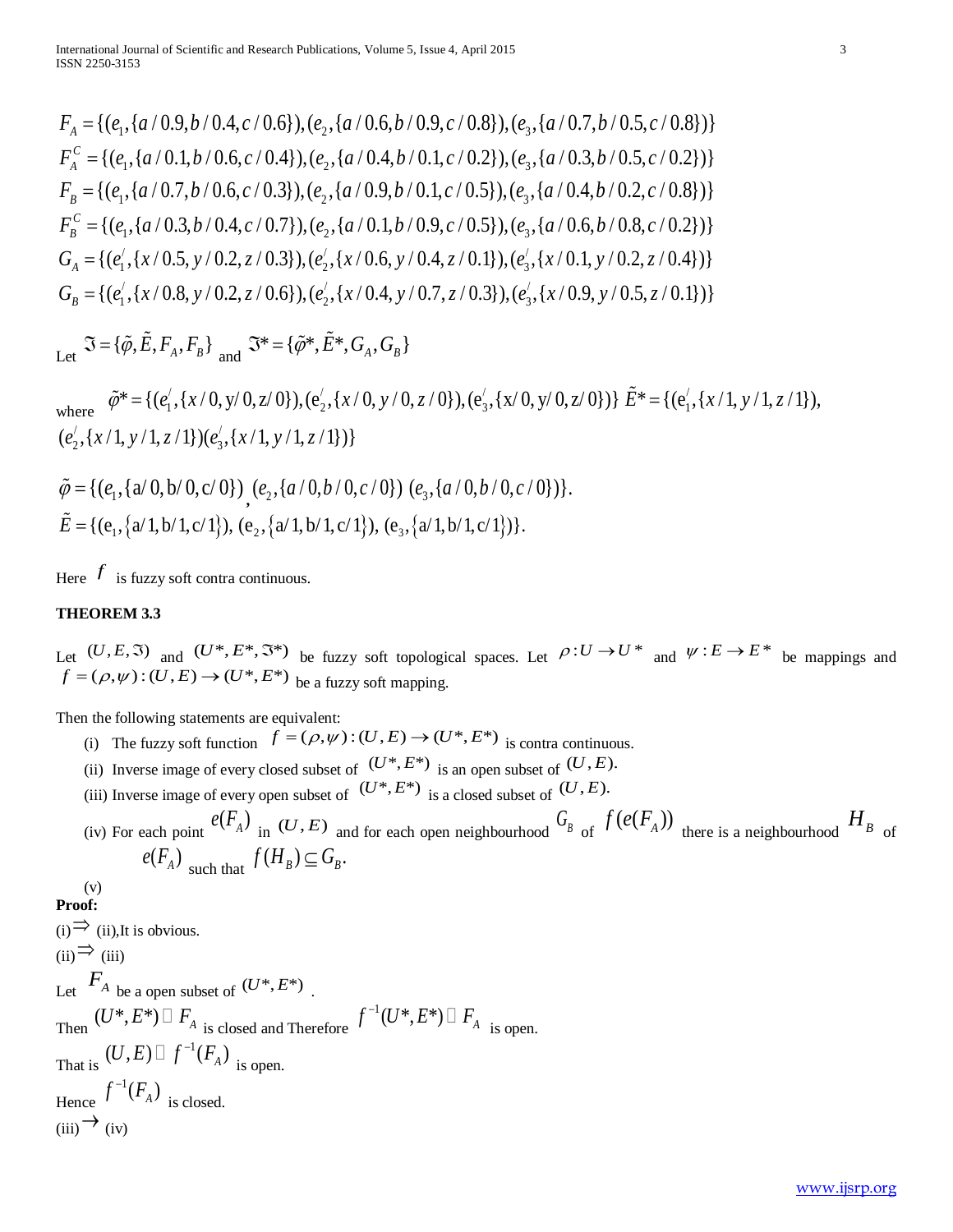International Journal of Scientific and Research Publications, Volume 5, Issue 4, April 2015 4 ISSN 2250-3153

Let  $\overline{F}_B$  be closed  $\&$   $G_B$  be a neighbourhood of  $f(e(F_A))$ .

Then  $(U^*, E^*) \square F_B$  is open and consequently  $f^{-1}[(U^\divideontimes,E^\divideontimes)\sqcup F_{_B}\,]$   $_{\rm is\ closed.}$ 

That is 
$$
f^{-1}(F_B)
$$
 is open. Also  $e(F_A) \in f^{-1}(F_B) = H_B$ . Then  $H_B$  is a neighbourhood of  $e(F_A)$  such that  $f(H_B) \subseteq G_B$ .  
\n(iv)  $\Rightarrow$  (i)

By hypothesis,  $f$  is fuzzy soft contra continuous.

## **EXAMPLE 3.4**

Let  $(U, E, \mathfrak{I})$  and  $(U^*, E^*, \mathfrak{I}^*)$  be fuzzy soft topological spaces. Let  $U = \{a, b, c\}$  and  $U^* = \{x, y, z\}$   $E = \{e_1, e_2, e_3, e_4\}$ .  $E^* = \{e'_1, e'_2, e'_3\}$ <sub>and</sub>  $(U, E), (U^*, E^*)$  classes of fuzzy soft sets.

 $\rho : U \to U^*$  and  $\psi : E \to E^*$  be mappings defined as  $\rho(a) = z, \rho(b) = x, \rho(c) = y$  $\psi(e_1) = e'_2 \psi(e_2) = e'_3, \psi(e_3) = e'_1$  Let  $A_1 = \{e_1, e_2\}$ ,  $A_2 = \{e_1, e_2, e_3\}$   $B_1 = \{e'_1, e'_2\}$ ,  $B_2 = \{e'_1, e'_2, e'_3\}$ 

Let us consider the fuzzy soft sets  $F_A, F_B$  in  $(U, E)$  and  $G_A, G_B$  in  $(U^*, E^*)$  as,  $F_A = \{(e_1, \{a/0.9, b/0.4, c/0.6\}), (e_2, \{a/0.6, b/0.9, c/0.8\}), (e_3, \{a/0.7, b/0.5, c/0.8\})\}$  $F_{\scriptscriptstyle{A}}^{\scriptscriptstyle{C}} = \{ (e_1, \{a/0.1, b/0.6, c/0.4\}), (e_2, \{a/0.4, b/0.1, c/0.2\}), (e_2, \{a/0.3, b/0.5, c/0.2\}) \}$  $F_p = \{(e_1, \{a/0.7, b/0.6, c/0.3\}), (e_2, \{a/0.9, b/0.1, c/0.5\}), (e_2, \{a/0.4, b/0.2, c/0.8\})\}$  $F_p^C = \{(e_1, \{a/0.3, b/0.4, c/0.7\}), (e_2, \{a/0.1, b/0.9, c/0.5\}), (e_3, \{a/0.6, b/0.8, c/0.2\})\}$  $G_A = \{ (e'_1, \{x/0.5, y/0.2, z/0.3\}), (e'_2, \{x/0.6, y/0.4, z/0.1\}), (e'_3, \{x/0.1, y/0.2, z/0.4\}) \}$  $G_B = \{ (e'_1, \{x/0.8, y/0.2, z/0.6\}), (e'_2, \{x/0.4, y/0.7, z/0.3\}), (e'_3, \{x/0.9, y/0.5, z/0.1\}) \}$  $\mathfrak{J} = {\{\tilde{\varphi}, \tilde{E}, F_A, F_B\}}$  and  $\mathfrak{J}^* = {\{\tilde{\varphi}^*, \tilde{E}^*, G_A, G_B\}}$ 

where  $\tilde{\varphi}^* = \{ (e'_1, \{x/0, y/0, z/0\}), (e'_2, \{x/0, y/0, z/0\}), (e'_3, \{x/0, y/0, z/0\}) \} \tilde{E}^* = \{ (e'_1, \{x/1, y/1, z/1\}), (e'_2, \{x/0, y/0, z/0\}) \}$  $(e'_2, \{x/1, y/1, z/1\}) (e'_3, \{x/1, y/1, z/1\})\}$ 

$$
\tilde{\varphi} = \{ (e_1, \{a/0, b/0, c/0\}) , (e_2, \{a/0, b/0, c/0\}) (e_3, \{a/0, b/0, c/0\}) \}.
$$

$$
\tilde{E} = \{ (e_1, \{a/1, b/1, c/1\}), (e_2, \{a/1, b/1, c/1\}), (e_3, \{a/1, b/1, c/1\}) \}.
$$

Let  $e(F_A) = F_A^C = \{(e_1, \{a/0.1, b/0.6, c/0.4\}), (e_2, \{a/0.4, b/0.1, c/0.2\}), (e_3, \{a/0.3, b/0.5, c/0.2\})\}$  be a fuzzy soft point in  $(U, E)$  and  $\mathbb{G}_B$  be a neighbourhood of  $f(e(\mathbb{F}_A))$ .

Then there is a  $G_A \in \mathfrak{S}^*$  such that  $f(e(F_A)) \subseteq G_A \subseteq G_B$ ,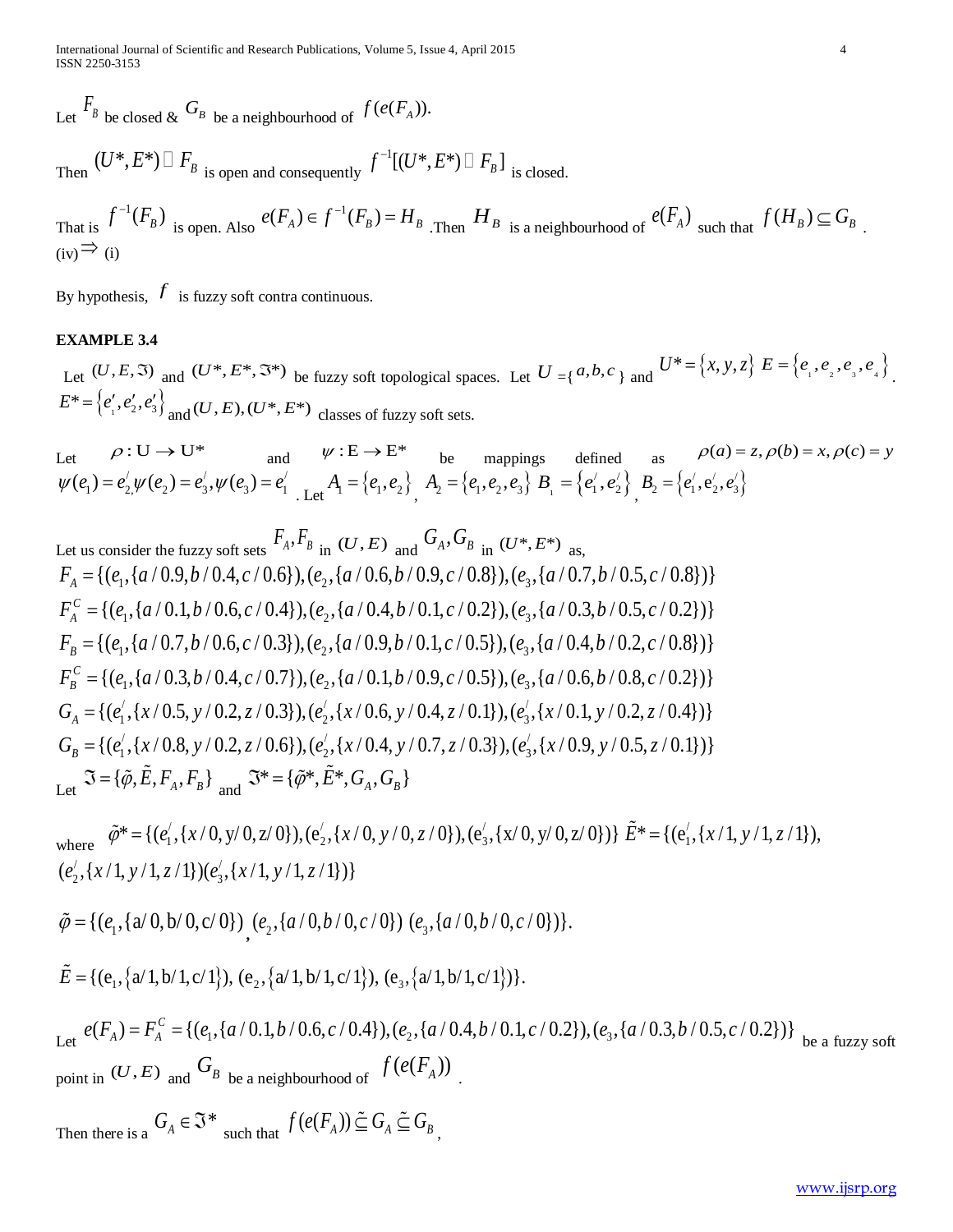$G_B = \{(e_1, \{x/0.7, y/0.3, z/0.5\}), (e_2, \{x/0.8, y/0.6, z/0.4\}), (e_3, \{x/0.5, y/0.6, z/0.9\})\}$ 

And 
$$
f(e(F_A)) \in (U^*, E^*)
$$
,  
\n $f(e(F_A)) = G_A = \{(e_1', \{x/0.5, y/0.2, z/0.3\})(e_2', \{x/0.6, y/0.4, z/0.1\})(e_3', \{x/0.1, y/0.2, z/0.4\})\}$ 

Therefore  $f(e(F_A)) \subseteq G_A \subseteq G_B$ 

That implies  $G_B$  is a neighbourhood of  $f(e(F_A))$ 

## **THEOREM 3.5**

Let  $(U, E, \mathfrak{I})$  and  $(U^*, E^*, \mathfrak{I}^*)$  be fuzzy soft topological spaces. Let  $\rho: U \to U^*$  and  $\psi: E \to E^*$  be mappings and  $f = (\rho, \psi) : (U, E) \rightarrow (U^*, E^*)$  be a fuzzy soft mapping.

If *f* is fuzzy soft contra continuous & open then *f* is fuzzy soft continuous.

#### **Proof:**

Let  $f$  be fuzzy soft contra continuous and let  $H_B \in \mathfrak{I}^*$  , where  $\mathfrak{I}^*$  is an open set. Since  $f$  is fuzzy soft contra continuous ,  $f^{-1}(H_B)$  is closed in  $(U, E, \Im)$ .  $\Rightarrow (f^{-1}(H_B))^C$  is open.  $\Rightarrow f^{-1}(H_B^C)$  is open.  $\Rightarrow$   $f(f^{-1}(H_B^C))$  is open, since f is open.  $\Rightarrow$  *H*<sup>*C*</sup> is open.  $\Rightarrow$  *H<sub>B</sub>* is closed. That is  $f^{-1}(H_B)$  is closed implies  $H_B$  is closed Therefore  $f$  is fuzzy soft continuous.

## **EXAMPLE 3.6**

Let  $(U, E, \mathfrak{I})$  and  $(U^*, E^*, \mathfrak{I}^*)$  be fuzzy soft topological spaces. Let  $U = \{a, b, c\}$  and  $U^* = \{x, y, z\}$   $E = \{e_1, e_2, e_3, e_4\}$ .  $E^* = \{e'_1, e'_2, e'_3\}$ <sub>and</sub>  $(U, E), (U^*, E^*)$  classes of fuzzy soft sets.

Let  $\rho: U \to U^*$  and  $\psi: E \to E^*$  be mappings defined as  $\rho(a) = z, \rho(b) = x, \rho(c) = y$  $\psi(e_1) = e'_2 \psi(e_2) = e'_3, \psi(e_3) = e'_1$  Let  $A_1 = \{e_1, e_2\}$ ,  $A_2 = \{e_1, e_2, e_3\}$   $B_1 = \{e'_1, e'_2\}$ ,  $B_2 = \{e'_1, e'_2, e'_3\}$ 

Let us consider the fuzzy soft sets  $F_A, F_B$  in  $(U, E)$  and  $G_A, G_B$  in  $(U^*, E^*)$  as,

$$
F_A = \{ (e_1, \{a/0.9, b/0.4, c/0.6\}), (e_2, \{a/0.6, b/0.9, c/0.8\}), (e_3, \{a/0.7, b/0.5, c/0.8\}) \}
$$
  
\n
$$
F_A^C = \{ (e_1, \{a/0.1, b/0.6, c/0.4\}), (e_2, \{a/0.4, b/0.1, c/0.2\}), (e_3, \{a/0.3, b/0.5, c/0.2\}) \}
$$
  
\n
$$
F_B = \{ (e_1, \{a/0.7, b/0.6, c/0.3\}), (e_2, \{a/0.9, b/0.1, c/0.5\}), (e_3, \{a/0.4, b/0.2, c/0.8\}) \}
$$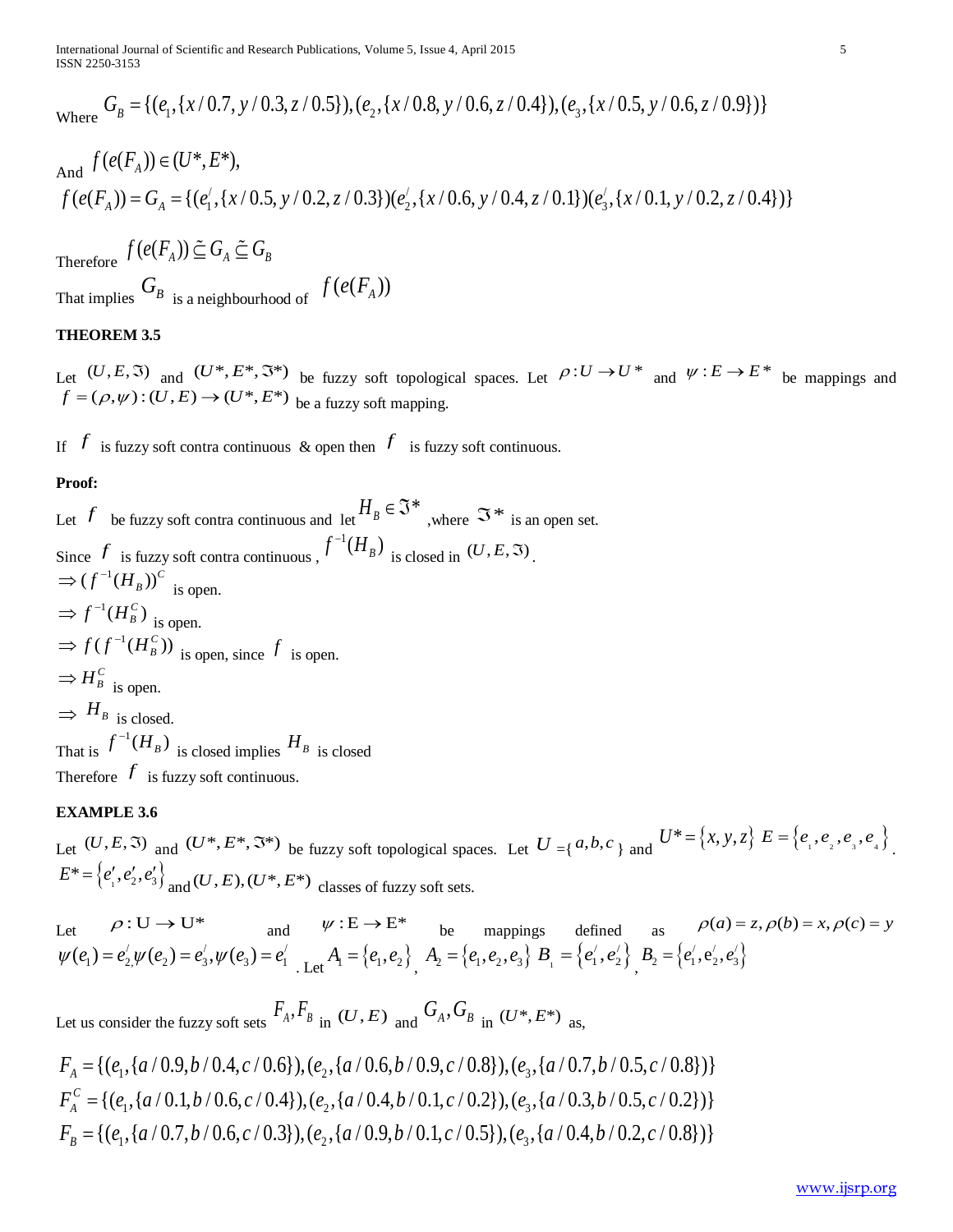$$
F_B^C = \{(e_1, \{a/0.3, b/0.4, c/0.7\}), (e_2, \{a/0.1, b/0.9, c/0.5\}), (e_3, \{a/0.6, b/0.8, c/0.2\})\}
$$
  
\n
$$
G_A = \{(e_1^{\prime}, \{x/0.5, y/0.2, z/0.3\}), (e_2^{\prime}, \{x/0.6, y/0.4, z/0.1\}), (e_3^{\prime}, \{x/0.1, y/0.2, z/0.4\})\}
$$
  
\n
$$
G_B = \{(e_1^{\prime}, \{x/0.8, y/0.2, z/0.6\}), (e_2^{\prime}, \{x/0.4, y/0.7, z/0.3\}), (e_3^{\prime}, \{x/0.9, y/0.5, z/0.1\})\}
$$

 $\mathfrak{J} = {\lbrace \tilde{\varphi}, \tilde{E}, F_A, F_B \rbrace}_{\text{and}} \mathfrak{I}^* = {\lbrace \tilde{\varphi}^*, \tilde{E}^*, G_A, G_B \rbrace}$ 

where  $\tilde{\varphi}^* = \{ (e'_1, \{x/0, y/0, z/0\}), (e'_2, \{x/0, y/0, z/0\}), (e'_3, \{x/0, y/0, z/0\}) \} \tilde{E}^* = \{ (e'_1, \{x/1, y/1, z/1\}), (e'_2, \{x/0, y/0, z/0\}) \}$  $(e'_2, \{x/1, y/1, z/1\}) (e'_3, \{x/1, y/1, z/1\})\}$ 

$$
\tilde{\varphi} = \{ (e_1, \{a/0, b/0, c/0\}) , (e_2, \{a/0, b/0, c/0\}) (e_3, \{a/0, b/0, c/0\}) \}.
$$
\n
$$
\tilde{E} = \{ (e_1, \{a/1, b/1, c/1\}), (e_2, \{a/1, b/1, c/1\}) \}.
$$

Here  $f$  is fuzzy soft contra continuous then fuzzy soft continuous.

#### **NOTE**

Fuzzy soft continuous does not implies fuzzy soft contra continuous.

## **EXAMPLE 3.7**

Let  $(U, E, \mathfrak{I})$  and  $(U^*, E^*, \mathfrak{I}^*)$  be fuzzy soft topological spaces. Let  $U = \{a, b, c\}$  and  $U^* = \{x, y, z\}$   $E = \{e_1, e_2, e_3, e_4\}$ .  $E^* = \{e'_1, e'_2, e'_3\}$ <sub>and</sub>  $(U, E), (U^*, E^*)$  classes of fuzzy soft sets.

Let  $\rho: U \to U^*$  and  $\psi: E \to E^*$  be mappings defined as  $\rho(a) = z, \rho(b) = x, \rho(c) = y$  $\psi(e_1) = e'_2 \psi(e_2) = e'_3, \psi(e_3) = e'_1$  Let  $A_1 = \{e_1, e_2\}$ ,  $A_2 = \{e_1, e_2, e_3\}$   $B_1 = \{e'_1, e'_2\}$ ,  $B_2 = \{e'_1, e'_2, e'_3\}$ 

Let us consider the fuzzy soft sets  $F_A, F_B$  in  $(U, E)$  and  $G_A, G_B$  in  $(U^*, E^*)$  as,

$$
F_A = \{(e_1, \{a/0.9, b/0.4, c/0.6\}), (e_2, \{a/0.6, b/0.9, c/0.8\}), (e_3, \{a/0.7, b/0.5, c/0.8\})\}
$$
  
\n
$$
F_A^c = \{(e_1, \{a/0.1, b/0.6, c/0.4\}), (e_2, \{a/0.4, b/0.1, c/0.2\}), (e_3, \{a/0.3, b/0.5, c/0.2\})\}
$$
  
\n
$$
F_B = \{(e_1, \{a/0.7, b/0.6, c/0.3\}), (e_2, \{a/0.9, b/0.1, c/0.5\}), (e_3, \{a/0.4, b/0.2, c/0.8\})\}
$$
  
\n
$$
F_B^c = \{(e_1, \{a/0.3, b/0.4, c/0.7\}), (e_2, \{a/0.1, b/0.9, c/0.5\}), (e_3, \{a/0.6, b/0.8, c/0.2\})\}
$$
  
\n
$$
G_A = \{(e_1', \{x/0.5, y/0.2, z/0.3\}), (e_2', \{x/0.6, y/0.4, z/0.1\}), (e_3', \{x/0.1, y/0.2, z/0.4\})\}
$$
  
\n
$$
G_B = \{(e_1', \{x/0.8, y/0.2, z/0.6\}), (e_2', \{x/0.4, y/0.7, z/0.3\}), (e_3', \{x/0.9, y/0.5, z/0.1\})\}
$$

Let  $\Im$  = { $\tilde{\phi}$ ,  $\tilde{E}$ ,  $F_{A_1}$ ,  $F_{B_1}$ } &  $\Im$ \* = { $\tilde{\phi}$ \*,  $\tilde{E}$ \*,  $G_{A_1}$ ,  $G_{B_1}$ }.

where  $\tilde{\varphi}^* = \{ (e'_1, \{x/0, y/0, z/0\}), (e'_2, \{x/0, y/0, z/0\}), (e'_3, \{x/0, y/0, z/0\}) \} \tilde{E}^* = \{ (e'_1, \{x/1, y/1, z/1\}), (e'_2, \{x/0, y/0, z/0\}) \}$  $(e'_2, \{x/1, y/1, z/1\}) (e'_3, \{x/1, y/1, z/1\})\}$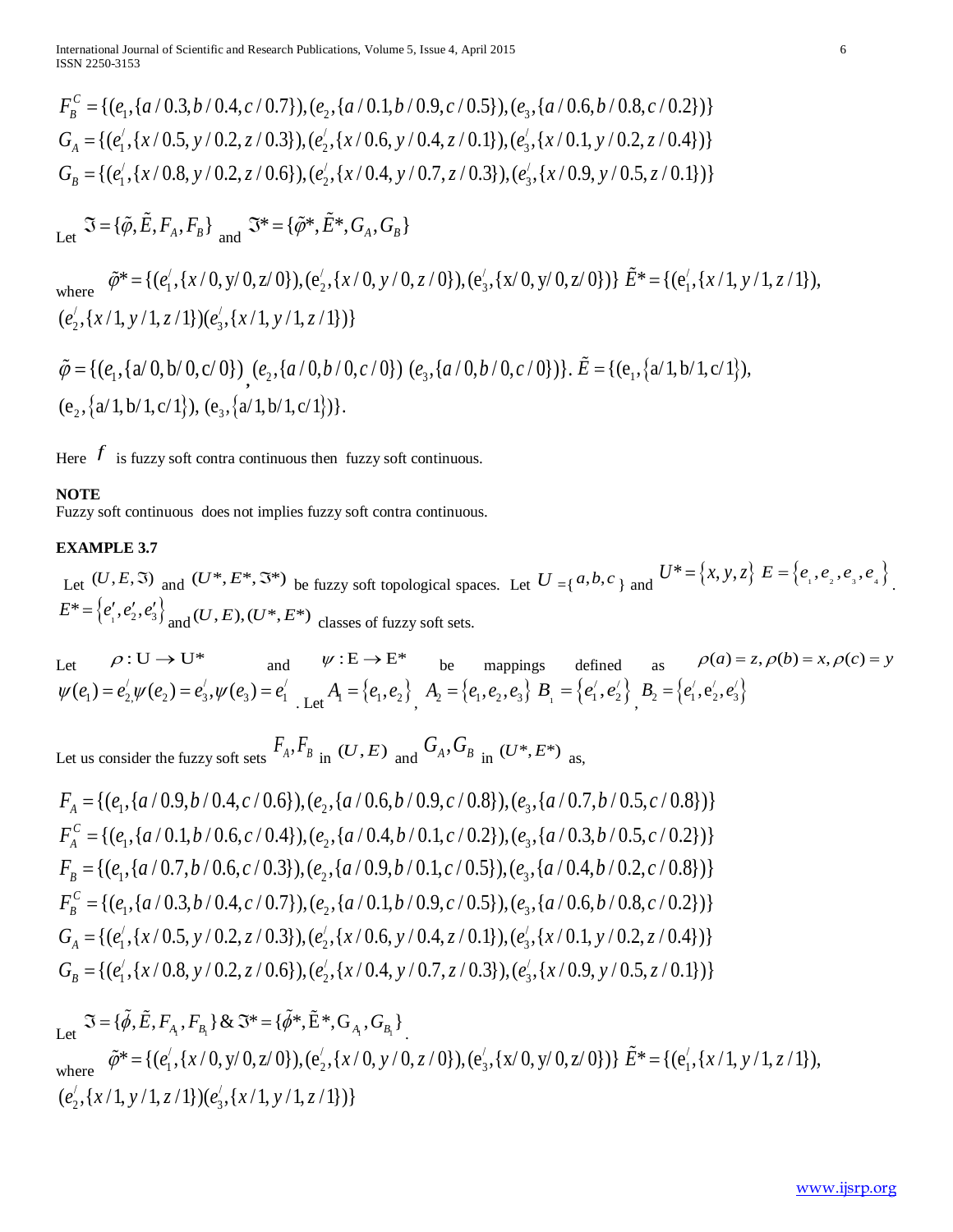$$
\tilde{\varphi} = \{ (e_1, \{a/0, b/0, c/0\}) , (e_2, \{a/0, b/0, c/0\}) (e_3, \{a/0, b/0, c/0\}) \}.
$$
\n
$$
\tilde{E} = \{ (e_1, \{a/1, b/1, c/1\}), (e_2, \{a/1, b/1, c/1\}) \}.
$$

Here  $f$  is fuzzy soft continuous does not implies fuzzy soft contra continuous.

#### **THEOREM 3.8**

Every restriction of an fuzzy soft contra continuous mapping is fuzzy soft contra continuous.

## **Proof:**

Let  $f$  be a fuzzy soft contra continuous mapping of  $(U, E)$  into  $(U^*, E^*)$ .

Let 
$$
\overline{F}_A
$$
 be any subset of  $(U, E)$ .

For any open subset  $G_A$  of  $(U^*, E^*)$ .

$$
(f / F_A)^{-1}(G_A) = (F_A) \cap f^{-1}(G_A)
$$

But  $f$  being fuzzy soft contra continuous , and hence  $f^{-1}(G_{\scriptscriptstyle{A}})$  is closed and

Therefore  $F_A \cap f^{-1}(G_A)$  is relatively closed subset of  $F_A$ .

That implies  $(f / F_A)^{-1}(G_A)$  is closed subset of  $F_A$ .

Hence  $f/(F_A)$  is fuzzy soft contra continuous.

## **EXAMPLE 3.9**

Let  $(U, E, \mathfrak{I})$  and  $(U^*, E^*, \mathfrak{I}^*)$  be fuzzy soft topological spaces. Let  $U = \{a, b, c\}$  and  $U^* = \{x, y, z\}$   $E = \{e_1, e_2, e_3, e_4\}$ .  $E^* = \{e'_1, e'_2, e'_3\}$ <sub>and</sub>  $(U, E), (U^*, E^*)$  classes of fuzzy soft sets.

Let  $\rho: U \to U^*$  and  $\psi: E \to E^*$  be mappings defined as  $\rho(a) = z, \rho(b) = x, \rho(c) = y$  $\psi(e_1) = e'_2 \psi(e_2) = e'_3, \psi(e_3) = e'_1$  Let  $A_1 = \{e_1, e_2\}$ ,  $A_2 = \{e_1, e_2, e_3\}$   $B_1 = \{e'_1, e'_2\}$ ,  $B_2 = \{e'_1, e'_2, e'_3\}$ 

Let us consider the fuzzy soft sets  $F_A, F_B$  in  $(U, E)$  and  $G_A, G_B$  in  $(U^*, E^*)$  as,

$$
F_A = \{(e_1, \{a/0.9, b/0.4, c/0.6\}), (e_2, \{a/0.6, b/0.9, c/0.8\}), (e_3, \{a/0.7, b/0.5, c/0.8\})\}
$$
  
\n
$$
F_A^C = \{(e_1, \{a/0.1, b/0.6, c/0.4\}), (e_2, \{a/0.4, b/0.1, c/0.2\}), (e_3, \{a/0.3, b/0.5, c/0.2\})\}
$$
  
\n
$$
F_B = \{(e_1, \{a/0.7, b/0.6, c/0.3\}), (e_2, \{a/0.9, b/0.1, c/0.5\}), (e_3, \{a/0.4, b/0.2, c/0.8\})\}
$$
  
\n
$$
F_B^C = \{(e_1, \{a/0.3, b/0.4, c/0.7\}), (e_2, \{a/0.1, b/0.9, c/0.5\}), (e_3, \{a/0.6, b/0.8, c/0.2\})\}
$$
  
\n
$$
G_A = \{(e_1', \{x/0.5, y/0.2, z/0.3\}), (e_2', \{x/0.6, y/0.4, z/0.1\}), (e_3', \{x/0.1, y/0.2, z/0.4\})\}
$$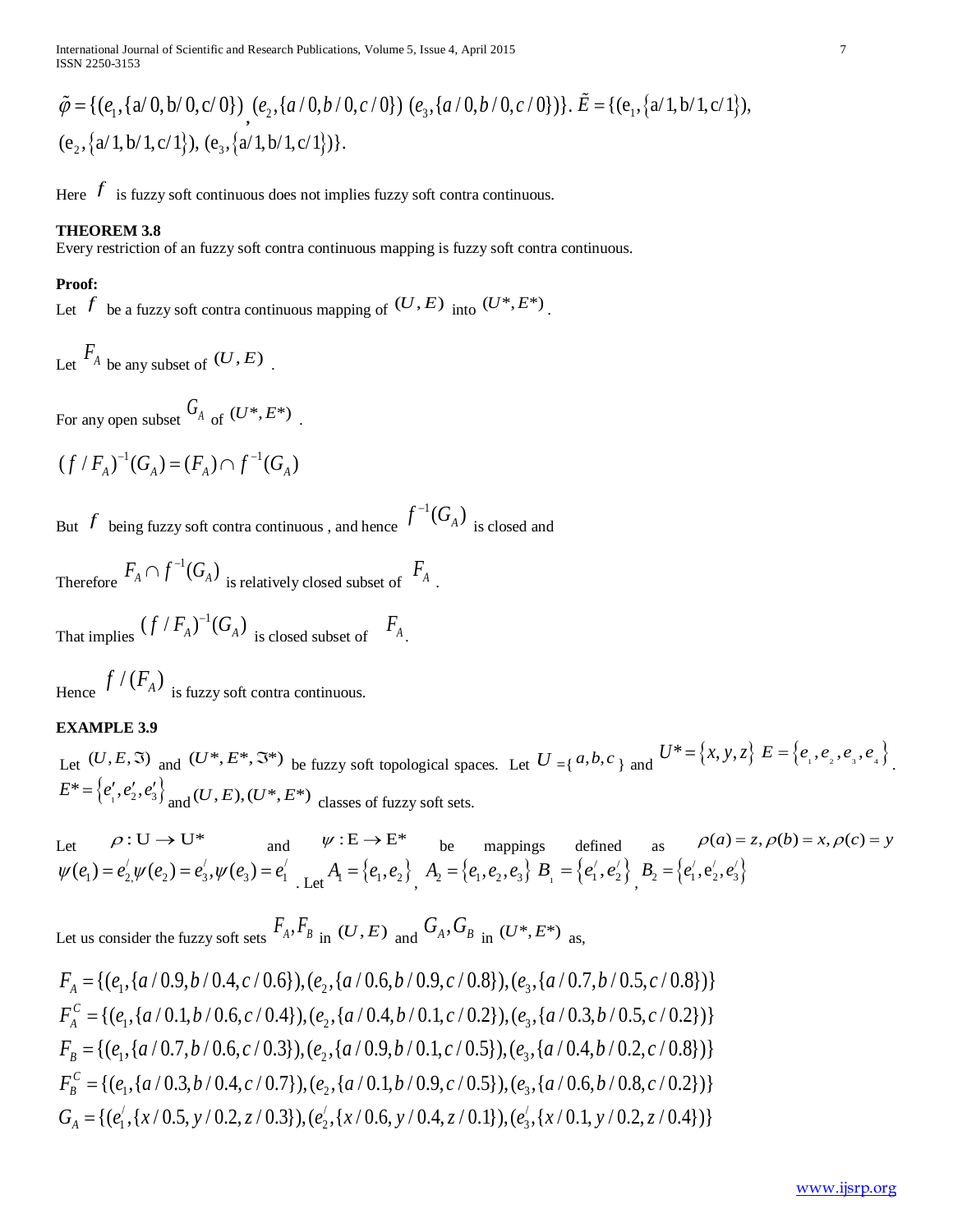$$
G_B = \{ (e'_1, \{x/0.8, y/0.2, z/0.6\}), (e'_2, \{x/0.4, y/0.7, z/0.3\}), (e'_3, \{x/0.9, y/0.5, z/0.1\}) \}
$$
  
Let  $\Im = \{\tilde{\varphi}, \tilde{E}, F_A, F_B\}$  and  $\Im^* = \{\tilde{\varphi}^*, \tilde{E}^*, G_A, G_B\}$ 

where  $\tilde{\varphi}^* = \{ (e_1', \{x/0, y/0, z/0\}), (e_2', \{x/0, y/0, z/0\}), (e_3', \{x/0, y/0, z/0\}) \} \tilde{E}^* = \{ (e_1', \{x/1, y/1, z/1\}), (e_2', \{x/0, y/0, z/0\}) \} \tilde{E}^* = \{ (e_1', \{x/1, y/0, z/0\}), (e_2', \{x/0, y/0, z/0\}) \}$  $(e'_2, \{x/1, y/1, z/1\}) (e'_3, \{x/1, y/1, z/1\})\}$ 

 $\tilde{\varphi} = \{ (e_1, \{a/0, b/0, c/0\}) \ (e_2, \{a/0, b/0, c/0\}) \ (e_3, \{a/0, b/0, c/0\}) \}$ .  $\tilde{E} = \{ (e_1, \{a/1, b/1, c/1\})$ ,  $(e_2, \{a/1, b/1, c/1\}), (e_3, \{a/1, b/1, c/1\})$ .

The restriction of function  $f$  is  $f'(F_A): (F_A) \to (U^*, E^*)$  defined by the inverse image under  $f'(F_A)$  of any  $G_C \in \mathfrak{I}^*$  is a fuzzy soft set  $F_s \in \mathfrak{I}$ , that is  $(f/(F_A)^{-1}(G_C) \in \mathfrak{I}$ 

Whenever  $G_C \in \mathfrak{S}^*$ . Here  $(f/(F_A))^{-1}(G_A) = F_A$ .

Hence restriction of  $f$  is fuzzy soft contra continuous.

#### IV. FUZZY SOFT ALMOST CONTRA CONTINUOUS MAPPING

## **DEFINITION 4.1**

Let  $(U, E, \mathfrak{I})$  and  $(U^*, E^*, \mathfrak{I}^*)$  be fuzzy soft topological spaces. Let  $\rho: U \to U^*$  and  $\psi: E \to E^*$  be mappings and  $_{\equiv}(\rho, \psi):$  (U, E)  $\rightarrow$  (U\*, E\*) <sub>be a fuzzy soft mapping. Let  $G_B \in RO(\mathfrak{I}^*)$  . Then .</sub>

 $f = (\rho, \psi)$  is said to be fuzzy soft almost contra continuous if the inverse image under  $f = (\rho, \psi)$  of any  $G_{\mathbb{B}} \in RO(\mathbb{S}^*)$  is a fuzzy soft closed set in  $(U, E, \mathfrak{I}).$ 

That is  $f^{-1}(\mathcal{G}_{\mathbb{B}})$  is closed in  $(U,E,\Im)$  whenever  $\mathcal{G}_{\mathbb{B}} \in RO(\Im^*)$ 

#### **EXAMPLE 4.2**

Let  $(U, E, \Im)$  and  $(U^*, E^*, \Im^*)$  be fuzzy soft topological spaces. Let  $U = \{a, b, c\}$  and  $U^* = \{x, y, z\}$   $E = \{e_1, e_2, e_3, e_4\}$ .

$$
E^* = \left\{ e'_1, e'_2, e'_3 \right\}
$$
 and  $(U, E), (U^*, E^*)$  classes of fuzzy soft sets.

Let  $\rho: U \to U^*$  and  $\Psi: E \to E^*$  be mappings defined as  $\rho(a) = z$ ,  $\rho(b) = y$ ,  $\rho(c) = y$ 

$$
\psi(e_1) = e'_1 \psi(e_2) = e'_1, \psi(e_3) = e'_3 \text{ Let } A_1 = \{e_1, e_2\} \text{ and } A_2 = \{e_1, e_2, e_3\} \text{ } B_1 = \{e'_1, e'_2\} \text{ and } B_2 = \{e'_1, e'_2, e'_3\}
$$

Let us consider the fuzzy soft sets  $C_1, C_2$  in  $(U, E)$  and  $\overline{F}_{B_1}^1, \overline{F}_{B_2}^2$  in  $(U^*, E^*)$  as,

$$
C_1 = \{ (e_1, \{a/0.7, b/0.7, c/0.7\}), (e_2, \{a/0.7, b/0.7, c/0.7\}), (e_3, \{a/0.4, b/0.4, c/0.4\}) \}
$$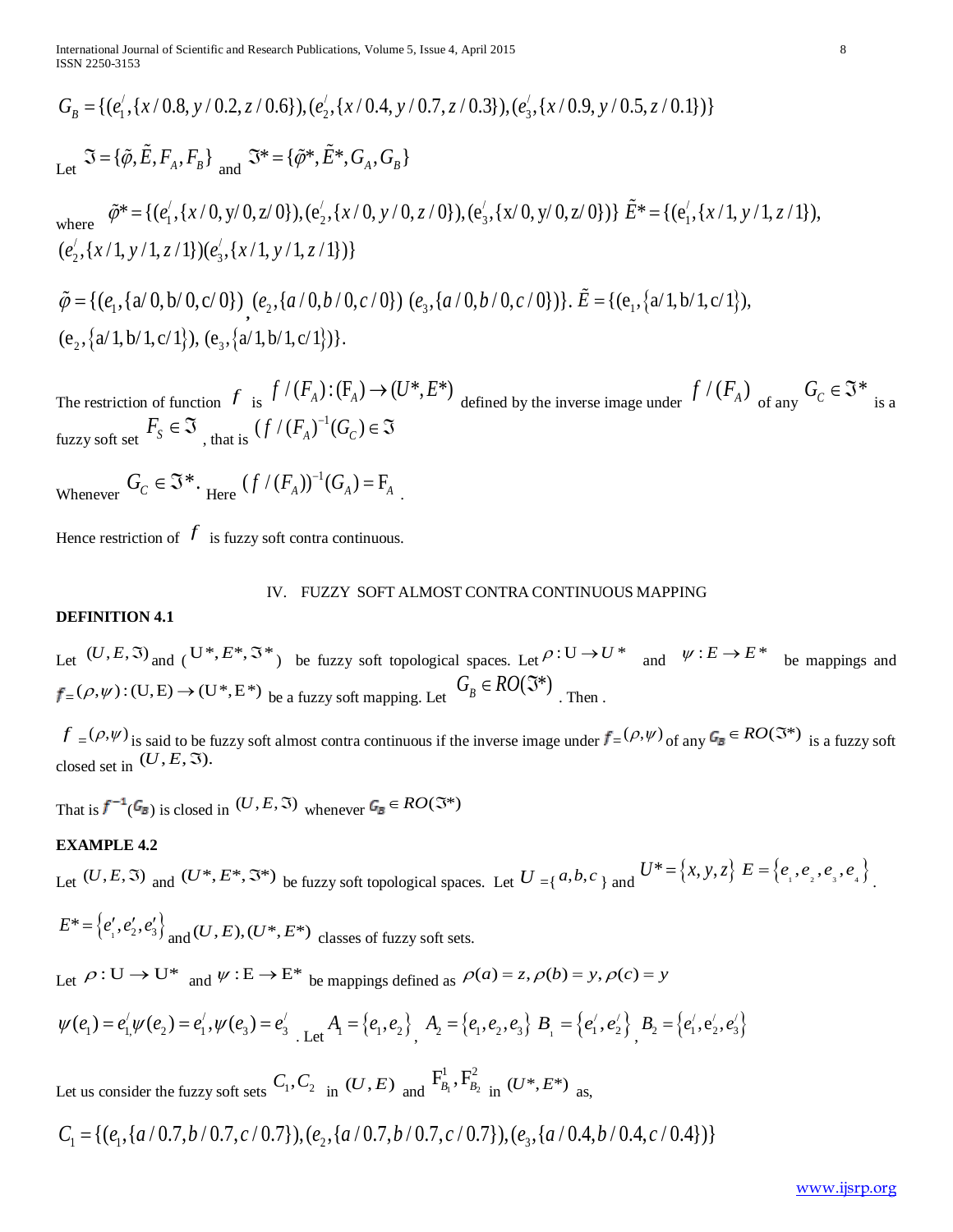$C_1^c = \{(e_1, \{a/0.3, b/0.3, c/0.3\}), (e_2, \{a/0.3, b/0.3, c/0.3\}), (e_3, \{a/0.6, b/0.6, c/0.6\})\}$  $C_2 = \{(e_1, \{a/0.8, b/0.8, c/0.8\}), (e_2, \{a/0.8, b/0.8, c/0.8\}), (e_3, \{a/0.9, b/0.9, c/0.9\})\}$  $C_2^c = \{(e_1, \{a/0.2, b/0.2, c/0.2\}), (e_2, \{a/0.2, b/0.2, c/0.2\}), (e_2, \{a/0.1, b/0.1, c/0.1\})\}$ 1  $F_{B_1}^1 = \{ (e_1^{\prime}, \{x/0.1, y/0.2, z/0.2\}), (e_2^{\prime}, \{x/0.1, y/0.2, z/0.2\}), (e_3^{\prime}, \{x/0.1, y/0.1, z/0.1\}) \}$  $F_{B_2}^2 = \{(e'_1, \{x/0.6, y/0.7, z/0.7\}), (e'_2, \{x/0.6, y/0.7, z/0.7\}), (e'_3, \{x/0.6, y/0.4, z/0.4\})\}$ 

 Let  $\Im = {\{\tilde{\varphi}, \tilde{E}, C_1, C_2\}} \text{ and } \Im^* = {\{\tilde{\varphi}^*, \tilde{E}^*, F_{B_1}^1, F_{B_2}^2\}} \text{ RO}(\Im^*) = {\{\tilde{\varphi}^*, \tilde{E}^*, F_{B_1}^1\}}$ 

where 
$$
\tilde{\varphi}^* = \{ (e'_1, \{x/0, y/0, z/0\}), (e'_2, \{x/0, y/0, z/0\}), (e'_3, \{x/0, y/0, z/0\}) \} \tilde{E}^* = \{ (e'_1, \{x/1, y/1, z/1\}), (e'_2, \{x/1, y/1, z/1\}) (e'_3, \{x/1, y/1, z/1\}) \} \tilde{\varphi} = \{ (e_1, \{a/0, b/0, c/0\}) (e_2, \{a/0, b/0, c/0\}) (e_3, \{a/0, b/0, c/0\}) \}.
$$

$$
\widetilde{E} = \{ (e_1, \{a/1, b/1, c/1\}), (e_2, \{a/1, b/1, c/1\}), (e_3, \{a/1, b/1, c/1\}) \}.
$$

Here *f* is fuzzy soft almost contra continuous.

#### **THEOREM 4.3**

Let  $(U, E, \mathfrak{I})$  and  $(U^*, E^*, \mathfrak{I}^*)$  be fuzzy soft topological spaces. Let  $\rho: U \to U^*$  and  $\psi: E \to E^*$  be mappings and  $f = (\rho, \psi) : (U, E) \rightarrow (U^*, E^*)$  be a fuzzy soft mapping.

Then the following statements are equivalent.

- (i) The fuzzy soft function  $f = (\rho, \psi) : (U, E) \to (U^*, E^*)$  is almost contra continuous.
- (ii) Inverse image of every regular closed subset of  $(U^*, E^*)$  is an open subset of  $(U, E)$
- (iii) Inverse image of every regular open subset of  $(U^*, E^*)$  is an closed subset of  $(U, E)$
- (iv) For each point  $e(F_A)$  in  $(U, E)$  and for each open neighbourhood  $G_A$  of  $f(e(F_A))$  there is a neighbourhood  $H_B$  of  $e(F_c)$  such that  $f(H_B) \subseteq G_A$ .

(v) **Proof:**

 $(i) \rightarrow (ii)$ , It is obvious.  $(ii)$   $\Rightarrow$   $(iii)$ Let  $F_B$  be a regular open subset of  $(U^*, E^*)$ . Then  $(U^*, E^*) \square F_B$  is regular closed and Therefore  $f^{-1}(U^*, E^*) \square F_B$  is open. That is  $(U, E) \square f^{-1}(F_B)$  is open. Hence  $f^{-1}(F_B)$  is closed.  $(iii) \Rightarrow (iv)$ Let  $\overline{F}_B$  be regular closed and  $G_A$  be a neighbourhood of  $f(e(F_A))$ Then  $(U^*, E^*) \square F_B$  is regular open and consequently  $f^{-1}[(U^\divideontimes,E^\divideontimes)\sqcup F_{_B}]\Big|_{\rm is\ closed.}$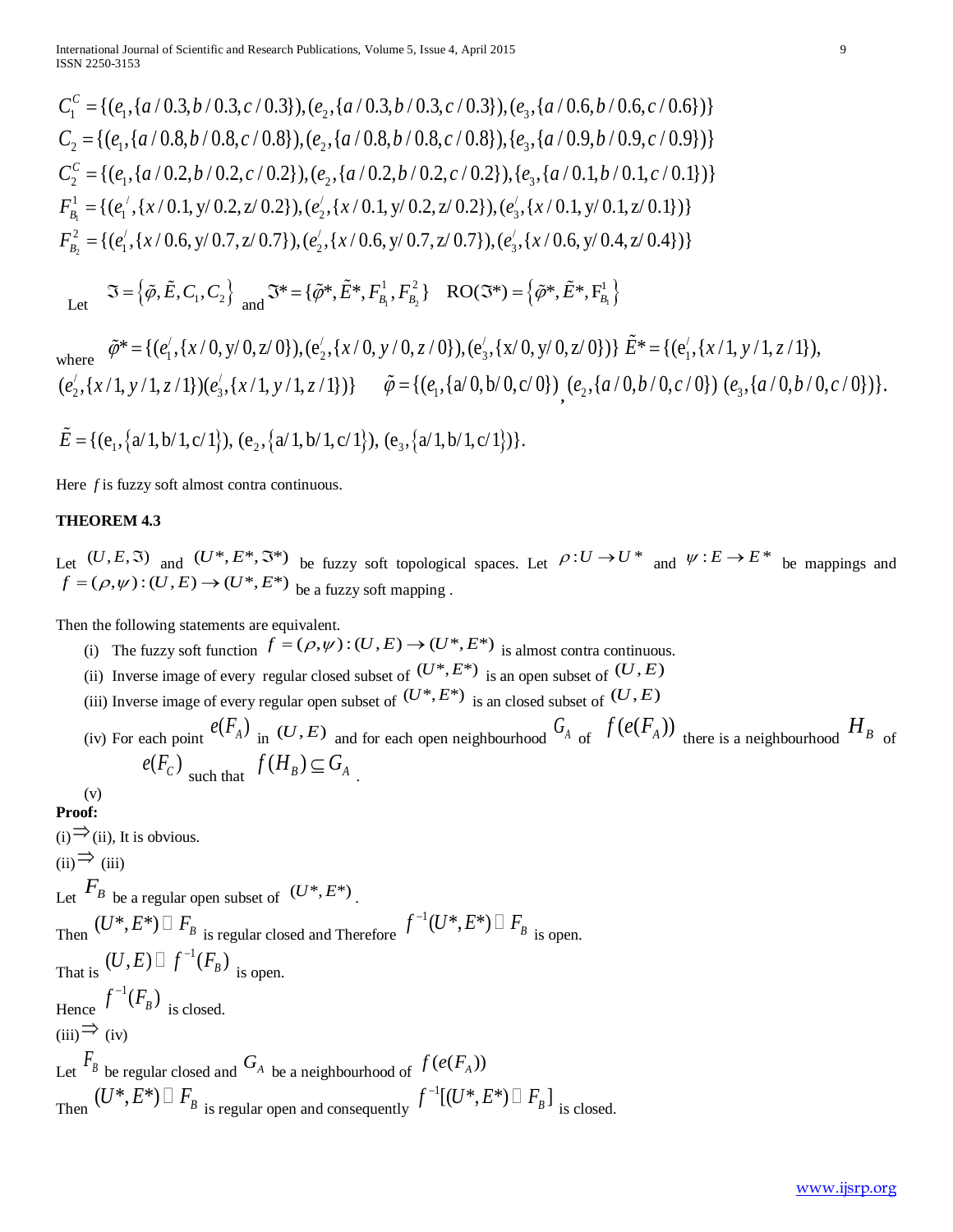International Journal of Scientific and Research Publications, Volume 5, Issue 4, April 2015 10 ISSN 2250-3153

That is  $f^{-1}(F_B)$  is open. Also  $e(F_A) \in f^{-1}(F_B) = G_A$ . Then  $G_A$  is a neighbourhood of  $e(F_A)$  such that  $f(H_B) \subseteq G_A$ .

 $(iv) \Rightarrow (i)$ 

By hypothesis  $f$  is fuzzy soft almost contra continuous.

## **EXAMPLE 4.4**

Let  $(U, E, \mathfrak{I})$  and  $(U^*, E^*, \mathfrak{I}^*)$  be fuzzy soft topological spaces. Let  $U = \{a, b, c\}$  and  $U^* = \{x, y, z\}$   $E = \{e_1, e_2, e_3, e_4\}$ .  $E^* = \{e'_1, e'_2, e'_3\}$ <sub>and</sub>  $(U, E), (U^*, E^*)$  classes of fuzzy soft sets.

Let  $\rho: U \to U^*$  and  $\psi: E \to E^*$  be mappings defined as  $\rho(a) = z, \rho(b) = y, \rho(c) = y$  $\psi(e_1) = e'_1 \psi(e_2) = e'_1, \psi(e_3) = e'_3$  Let  $A_1 = \{e_1, e_2\}$ ,  $A_2 = \{e_1, e_2, e_3\}$   $B_1 = \{e'_1, e'_2\}$ ,  $B_2 = \{e'_1, e'_2, e'_3\}$ 

Let us consider the fuzzy soft sets  $C_1$ ,  $C_2$  in  $(U, E)$  and  $F_{B_1}^1, F_{B_2}^2$  in  $(U^*, E^*)$  as,

 $C_1 = \{ (e_1, \{a/0.7, b/0.7, c/0.7\}), (e_2, \{a/0.7, b/0.7, c/0.7\}), (e_3, \{a/0.4, b/0.4, c/0.4\}) \}$  $C_1^c = \{(e_1, \{a/0.3, b/0.3, c/0.3\}), (e_2, \{a/0.3, b/0.3, c/0.3\}), (e_3, \{a/0.6, b/0.6, c/0.6\})\}$  $C_2 = \{(e_1, \{a/0.8, b/0.8, c/0.8\}), (e_2, \{a/0.8, b/0.8, c/0.8\}), (e_3, \{a/0.9, b/0.9, c/0.9\})\}$  $C_2^c = \{(e_1, \{a/0.2, b/0.2, c/0.2\}), (e_2, \{a/0.2, b/0.2, c/0.2\}), (e_3, \{a/0.1, b/0.1, c/0.1\})\}$ 1  $F_{B_1}^1 = \{ (e_1^{\prime}, \{x/0.1, y/0.2, z/0.2\}), (e_2^{\prime}, \{x/0.1, y/0.2, z/0.2\}), (e_3^{\prime}, \{x/0.1, y/0.1, z/0.1\}) \}$ 2  $F_{B_2}^2 = \{(e_1', (x/0.6, y/0.7, z/0.7)), (e_2', (x/0.6, y/0.7, z/0.7)), (e_3', (x/0.6, y/0.4, z/0.4))\}$ 

Let 
$$
\mathfrak{I} = \{\tilde{\varphi}, \tilde{E}, C_1, C_2\} \text{ and } \mathfrak{I}^* = \{\tilde{\varphi}^*, \tilde{E}^*, F_{B_1}^1, F_{B_2}^2\} \text{ RO}(\mathfrak{I}^*) = \{\tilde{\varphi}^*, \tilde{E}^*, F_{B_1}^1\}
$$
\nwhere 
$$
\tilde{\varphi}^* = \{(e'_1, \{x/0, y/0, z/0\}), (e'_2, \{x/0, y/0, z/0\}), (e'_3, \{x/0, y/0, z/0\})\} \tilde{E}^* = \{(e'_1, \{x/1, y/1, z/1\}), (e'_2, \{x/1, y/1, z/1\})\} \tilde{\varphi} = \{(e_1, \{a/0, b/0, c/0\}) \ (e_2, \{a/0, b/0, c/0\}) \ (e_3, \{a/0, b/0, c/0\})\}.
$$
\n
$$
\tilde{E} = \{(e_1, \{a/1, b/1, c/1\}), (e_2, \{a/1, b/1, c/1\}), (e_3, \{a/1, b/1, c/1\})\}.
$$

$$
F_{B_1}^1
$$
 is a subset of  $RO(\mathfrak{F}^*)$  and  $C_2$  is a subset of  $\mathfrak{F}$ . Then  $f^{-1}(F_{B_1}^1) = C_2^C$ .

Here inverse image of a regular open subset is closed and hence  $f$  is fuzzy soft almost contra continuous.

## **THEOREM 4.5**

Let  $(U, E, \mathfrak{I})$  and  $(U^*, E^*, \mathfrak{I}^*)$  be fuzzy soft topological spaces. Let  $\rho: U \to U^*$  and  $\psi: E \to E^*$  be mappings and  $f = (\rho, \psi) : (U, E) \rightarrow (U^*, E^*)$  be a fuzzy soft mapping.

If  $f$  is fuzzy soft almost contra continuous then  $f$  is fuzzy soft continuous.

Proof: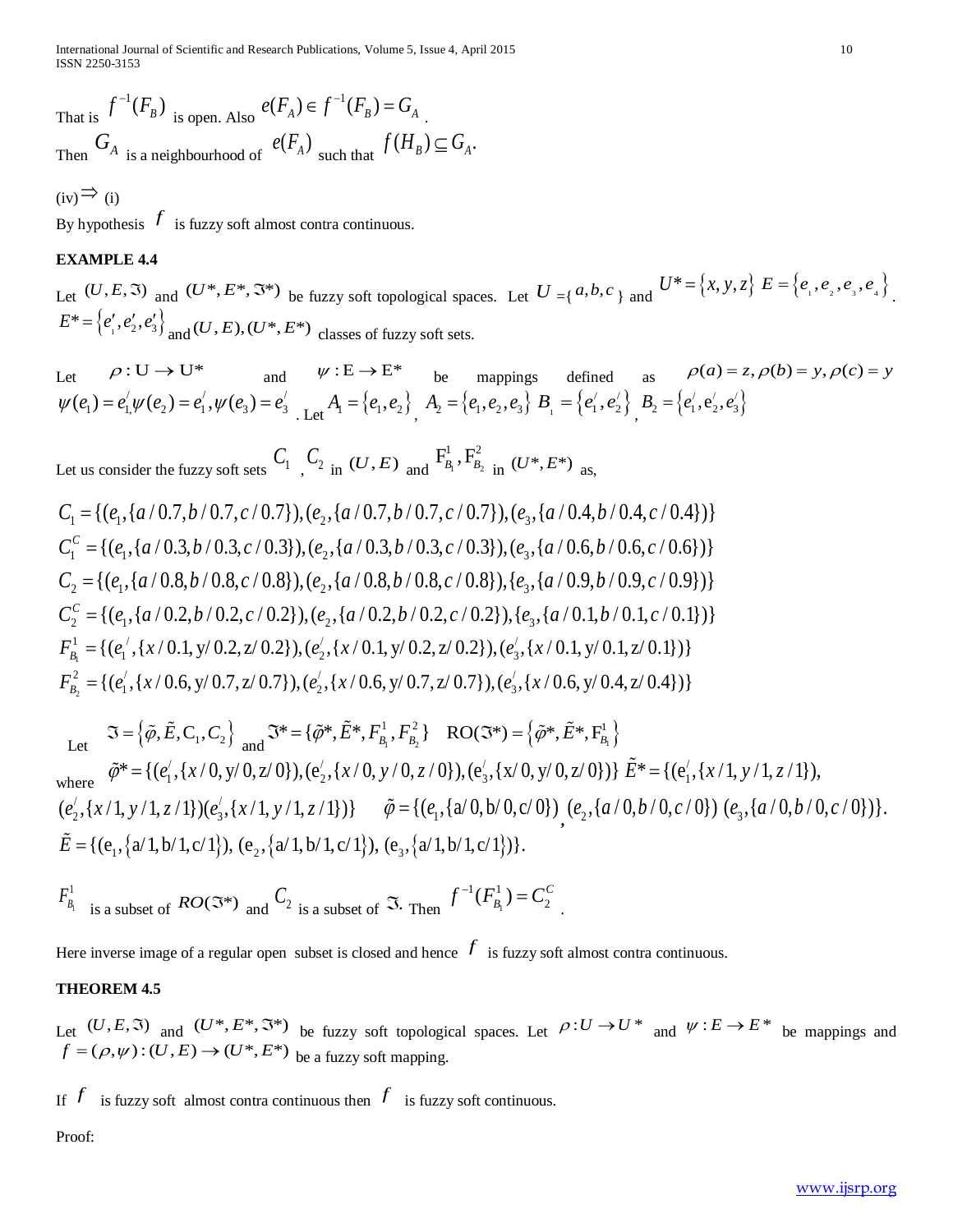Let  $f$  be fuzzy soft almost contra continuous and  $H_B \in RO(\mathfrak{I}^*)$ . Since every regular open set is open and since  $f$  is fuzzy soft almost contra continuous,  $f^{-1}(H_B)$  is closed in  $(U, E, \mathfrak{S})$ .

This theorem follows from ( Theorem 3.5 )

#### **EXAMPLE 4.6**

Let  $(U, E, \mathfrak{I})$  and  $(U^*, E^*, \mathfrak{I}^*)$  be fuzzy soft topological spaces. Let  $U = \{a, b, c\}$  and  $U^* = \{x, y, z\}$   $E = \{e_1, e_2, e_3, e_4\}$ .  $E^* = \{e'_1, e'_2, e'_3\}$ <sub>and</sub>  $(U, E), (U^*, E^*)$  classes of fuzzy soft sets.

Let 
$$
\rho: U \to U^*
$$
 and  $\psi: E \to E^*$  be mappings defined as  $\rho(a) = z, \rho(b) = y, \rho(c) = y$   
\n $\psi(e_1) = e'_1 \psi(e_2) = e'_1, \psi(e_3) = e'_3$   
\nLet  $A_1 = \{e_1, e_2\}$   $A_2 = \{e_1, e_2, e_3\}$   $B_1 = \{e'_1, e'_2\}$   $B_2 = \{e'_1, e'_2, e'_3\}$ 

Let us consider the fuzzy soft sets  $C_A$ ,  $C_B$  in  $(U, E)$  and  $F_{B_1}^1, F_{B_2}^2$  in  $(U^*, E^*)$  as,

$$
C_1 = \{ (e_1, \{a/0.7, b/0.7, c/0.7\}), (e_2, \{a/0.7, b/0.7, c/0.7\}), (e_3, \{a/0.4, b/0.4, c/0.4\}) \}
$$
  
\n
$$
C_1^c = \{ (e_1, \{a/0.3, b/0.3, c/0.3\}), (e_2, \{a/0.3, b/0.3, c/0.3\}), (e_3, \{a/0.6, b/0.6, c/0.6\}) \}
$$
  
\n
$$
C_2 = \{ (e_1, \{a/0.8, b/0.8, c/0.8\}), (e_2, \{a/0.8, b/0.8, c/0.8\}), (e_3, \{a/0.9, b/0.9, c/0.9\}) \}
$$
  
\n
$$
C_2^c = \{ (e_1, \{a/0.2, b/0.2, c/0.2\}), (e_2, \{a/0.2, b/0.2, c/0.2\}), (e_3, \{a/0.1, b/0.1, c/0.1\}) \}
$$
  
\n
$$
F_{B_1}^1 = \{ (e_1', \{x/0.1, y/0.2, z/0.2\}), (e_2', \{x/0.1, y/0.2, z/0.2\}), (e_3', \{x/0.1, y/0.1, z/0.1\}) \}
$$
  
\n
$$
F_{B_2}^2 = \{ (e_1', \{x/0.6, y/0.7, z/0.7\}), (e_2', \{x/0.6, y/0.7, z/0.7\}), (e_3', \{x/0.6, y/0.4, z/0.4\}) \}
$$
  
\nLet  $\Im = \{\tilde{\varphi}, \tilde{E}, C_1, C_2\}$  and  $\Im^* = \{\tilde{\varphi}^*, \tilde{E}^*, F_{B_1}^1, F_{B_2}^2\}$   $RO(\Im^*) = \{\tilde{\varphi}^*, \tilde{E}^*, F_{B_1}^1\}$ 

where  $\tilde{\varphi}^* = \{ (e_1', \{x/0, y/0, z/0\}), (e_2', \{x/0, y/0, z/0\}), (e_3', \{x/0, y/0, z/0\}) \} \tilde{E}^* = \{ (e_1', \{x/1, y/1, z/1\}), (e_2', \{x/0, y/0, z/0\}) \} \tilde{E}^* = \{ (e_1', \{x/1, y/0, z/0\}), (e_2', \{x/0, y/0, z/0\}) \}$  $(e'_2, \{x/1, y/1, z/1\})(e'_3, \{x/1, y/1, z/1\})\}$   $\tilde{\varphi} = \{(e_1, \{a/0, b/0, c/0\})$ <sub>,</sub>  $(e_2, \{a/0, b/0, c/0\})$   $(e_3, \{a/0, b/0, c/0\})\}$ .  $\tilde{E} = \{ (e_1, \{a/1, b/1, c/1\}), (e_2, \{a/1, b/1, c/1\}), (e_3, \{a/1, b/1, c/1\}) \}.$ 

Here  $f$  is fuzzy soft almost contra continuous and fuzzy soft continuous.

#### **NOTE:**

Fuzzy soft continuous does not implies fuzzy soft almost contra continuous.

### **EXAMPLE 4.7**

Let  $(U, E, \mathfrak{I})$  and  $(U^*, E^*, \mathfrak{I}^*)$  be fuzzy soft topological spaces. Let  $U = \{a, b, c\}$  and  $U^* = \{x, y, z\}$   $E = \{e_1, e_2, e_3, e_4\}$ .  $E^* = \{e'_1, e'_2, e'_3\}$ <sub>and</sub>  $(U, E), (U^*, E^*)$  classes of fuzzy soft sets.

Let  $\rho: U \to U^*$  and  $\psi: E \to E^*$  be mappings defined as  $\rho(a) = z, \rho(b) = x, \rho(c) = y$  $\psi(e_1) = e'_2 \psi(e_2) = e'_3, \psi(e_3) = e'_1$  Let  $A_1 = \{e_1, e_2\}$ ,  $A_2 = \{e_1, e_2, e_3\}$   $B_1 = \{e'_1, e'_2\}$ ,  $B_2 = \{e'_1, e'_2, e'_3\}$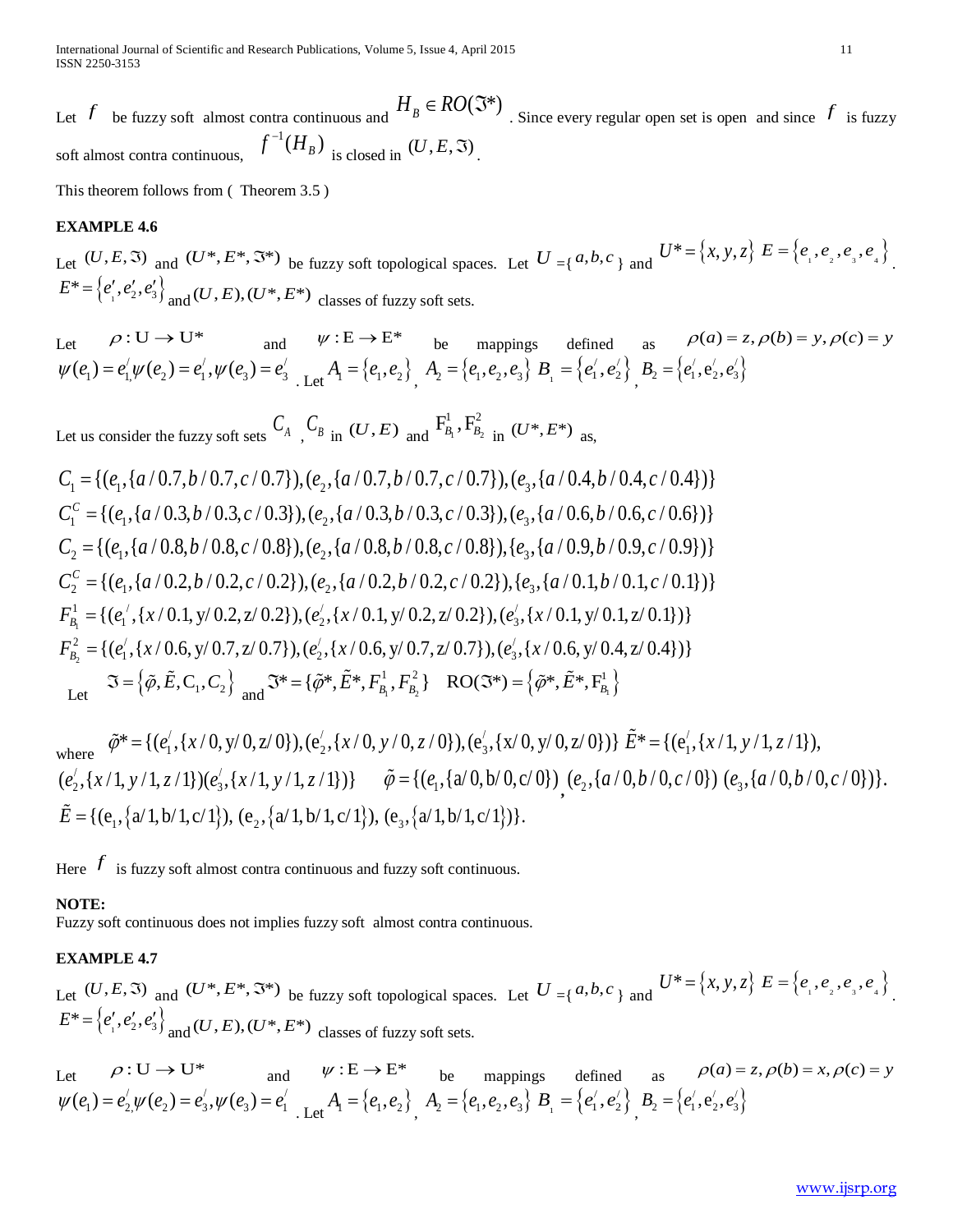Let us consider the fuzzy soft sets  $F_{A_1}$ ,  $F_{B_1}$  in  $(U, E)$  and  $G_{A_1}$ ,  $G_{B_1}$  in  $(U^*, E^*)$  as,

$$
F_{A_1} = \{ (e_1, \{a/0.5, b/0.3, c/0.4\}), (e_2, \{a/0.9, b/0.5, c/0.7\}), (e_3, \{a/0.4, b/0.7, c/0.5\}) \}
$$
  
\n
$$
F_{B_1} = \{ (e_1, \{a/0.7, b/0.9, c/0.6\}), (e_2, \{a/0.6, b/0.8, c/0.5\}), (e_3, \{a/0.4, b/0.7, c/0.5\}) \}
$$
  
\n
$$
G_{A_1} = \{ (e_1', \{x/0.7, y/0.5, z/0.4\}), (e_2', \{x/0.3, y/0.4, z/0.5\}), (e_3', \{x/0.5, y/0.7, z/0.9\}) \}
$$
  
\n
$$
G_{B_1} = \{ (e_1' \{x/0.7, y/0.5, z/0.4\}), (e_2', \{0.9, y/0.6, z/0.7\}), (e_3', \{x/0.8, y/0.5, z/0.6\}) \}
$$

Let  $\Im$  = { $\tilde{\phi}$ ,  $\tilde{E}$ ,  $F_{A_1}$ ,  $F_{B_1}$ } &  $\Im$ \* = { $\tilde{\phi}$ \*,  $\tilde{E}$ \*,  $G_{A_1}$ ,  $G_{B_1}$ } where  $\tilde{\varphi}^* = \{ (e_1', \{x/0, y/0, z/0\}), (e_2', \{x/0, y/0, z/0\}), (e_3', \{x/0, y/0, z/0\}) \} \tilde{E}^* = \{ (e_1', \{x/1, y/1, z/1\}), (e_2', \{x/0, y/0, z/0\}) \} \tilde{E}^* = \{ (e_1', \{x/1, y/0, z/0\}), (e_2', \{x/0, y/0, z/0\}) \}$  $(e'_2, \{x/1, y/1, z/1\}) (e'_3, \{x/1, y/1, z/1\})\}$ 

$$
\tilde{\varphi} = \{ (e_1, \{a/0, b/0, c/0\}) , (e_2, \{a/0, b/0, c/0\}) (e_3, \{a/0, b/0, c/0\}) \}.
$$
  

$$
\tilde{E} = \{ (e_1, \{a/1, b/1, c/1\}), (e_2, \{a/1, b/1, c/1\}), (e_3, \{a/1, b/1, c/1\}) \}.
$$

Here  $f$  is fuzzy soft continuous does not implies fuzzy soft almost contra continuous.

## **THEOREM 4.8**

Let  $(U, E, \mathfrak{I})$  and  $(U^*, E^*, \mathfrak{I}^*)$  be fuzzy soft topological spaces. Let  $\rho: U \to U^*$  and  $\psi: E \to E^*$  be mappings and  $f = (\rho, \psi) : (U, E) \rightarrow (U^*, E^*)$  be a fuzzy soft mapping.

If  $f$  is fuzzy soft almost contra continuous then  $f$  is fuzzy soft contra continuous.

## **Proof:**

Let *f* be fuzzy soft almost contra continuous and let  $H_B \in RO(\mathfrak{F}^*)$ since regular open set is open,  $H_B$  is open.

Since  $f$  is fuzzy soft almost contra continuous,  $f^{-1}(H_B)$  is closed in  $(U, E, \Im)$ .

Therefore f is fuzzy soft contra continuous.

## **EXAMPLE 4.9**

Let  $(U, E, \mathfrak{I})$  and  $(U^*, E^*, \mathfrak{I}^*)$  be fuzzy soft topological spaces. Let  $U = \{a, b, c\}$  and  $U^* = \{x, y, z\}$   $E = \{e_1, e_2, e_3, e_4\}$ .  $E^* = \{e'_1, e'_2, e'_3\}$ <sub>and</sub>  $(U, E), (U^*, E^*)$  classes of fuzzy soft sets.

Let  $\rho: U \to U^*$  and  $\psi: E \to E^*$  be mappings defined as  $\rho(a) = z, \rho(b) = y, \rho(c) = y$  $\psi(e_1) = e'_1 \psi(e_2) = e'_1, \psi(e_3) = e'_3$  Let  $A_1 = \{e_1, e_2\}$ ,  $A_2 = \{e_1, e_2, e_3\}$   $B_1 = \{e'_1, e'_2\}$ ,  $B_2 = \{e'_1, e'_2, e'_3\}$ 

Let us consider the fuzzy soft sets  $C_1$ ,  $C_2$  in  $(U, E)$  and  $F_{B_1}^1, F_{B_2}^2$  in  $(U^*, E^*)$  as,

$$
C_1 = \{ (e_1, \{a/0.7, b/0.7, c/0.7\}), (e_2, \{a/0.7, b/0.7, c/0.7\}), (e_3, \{a/0.4, b/0.4, c/0.4\}) \}
$$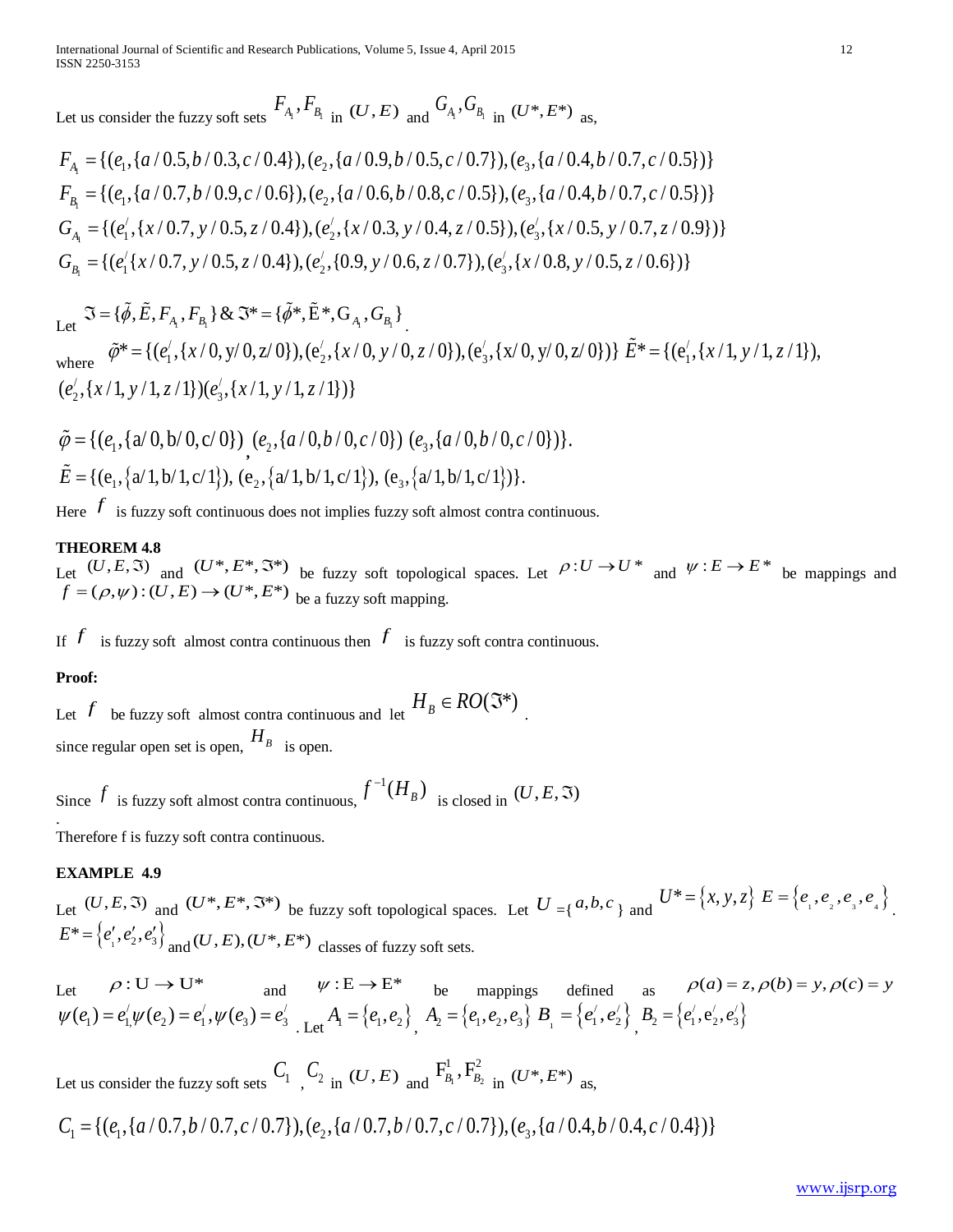$C_1^c = \{(e_1, \{a/0.3, b/0.3, c/0.3\}), (e_2, \{a/0.3, b/0.3, c/0.3\}), (e_3, \{a/0.6, b/0.6, c/0.6\})\}$  $C_2 = \{(e_1, \{a/0.8, b/0.8, c/0.8\}), (e_2, \{a/0.8, b/0.8, c/0.8\}), (e_3, \{a/0.9, b/0.9, c/0.9\})\}$  $C_2^c = \{(e_1, \{a/0.2, b/0.2, c/0.2\}), (e_2, \{a/0.2, b/0.2, c/0.2\}), (e_2, \{a/0.1, b/0.1, c/0.1\})\}$ 1  $F_{B_1}^1 = \{ (e_1^{\prime}, \{x/0.1, y/0.2, z/0.2\}), (e_2^{\prime}, \{x/0.1, y/0.2, z/0.2\}), (e_3^{\prime}, \{x/0.1, y/0.1, z/0.1\}) \}$  $F_{B_2}^2 = \{(e'_1, \{x/0.6, y/0.7, z/0.7\}), (e'_2, \{x/0.6, y/0.7, z/0.7\}), (e'_3, \{x/0.6, y/0.4, z/0.4\})\}$ 

Let  $\mathfrak{I} = \left\{ \tilde{\varphi}, \tilde{E}, C_1, C_2 \right\}$  and  $\mathfrak{I}^* = \left\{ \tilde{\varphi}^*, \tilde{E}^*, F_{B_1}^1, F_{B_2}^2 \right\}$  RO( $\mathfrak{I}^* = \left\{ \tilde{\varphi}^*, \tilde{E}^*, F_{B_1}^1 \right\}$ 

where 
$$
\tilde{\varphi}^* = \{(e'_1, \{x/0, y/0, z/0\}), (e'_2, \{x/0, y/0, z/0\}), (e'_3, \{x/0, y/0, z/0\})\}\tilde{E}^* = \{(e'_1, \{x/1, y/1, z/1\}), (e'_2, \{x/1, y/1, z/1\})\}\tilde{\varphi} = \{(e_1, \{a/0, b/0, c/0\}) (e_2, \{a/0, b/0, c/0\})
$$

$$
\tilde{E} = \{ (e_1, \{a/1, b/1, c/1\}), (e_2, \{a/1, b/1, c/1\}), (e_3, \{a/1, b/1, c/1\}) \}.
$$

Here  $f$  is fuzzy soft almost contra continuous and fuzzy soft contra continuous.

#### **NOTE**

Fuzzy soft contra continuous does not implies fuzzy soft almost contra continuous.

#### **EXAMPLE 4.10**

Let  $(U, E, \mathfrak{I})$  and  $(U^*, E^*, \mathfrak{I}^*)$  be fuzzy soft topological spaces. Let  $U = \{a, b, c\}$  and  $U^* = \{x, y, z\}$   $E = \{e_1, e_2, e_3, e_4\}$ .  $E^* = \{e'_1, e'_2, e'_3\}$ <sub>and</sub>  $(U, E), (U^*, E^*)$  classes of fuzzy soft sets.

Let  $\rho: U \to U^*$  and  $\psi: E \to E^*$  be mappings defined as  $\rho(a) = z, \rho(b) = x, \rho(c) = y$  $\psi(e_1) = e'_2 \psi(e_2) = e'_3, \psi(e_3) = e'_1$  Let  $A_1 = \{e_1, e_2\}$ ,  $A_2 = \{e_1, e_2, e_3\}$   $B_1 = \{e'_1, e'_2\}$ ,  $B_2 = \{e'_1, e'_2, e'_3\}$ 

Let us consider the fuzzy soft sets  $F_A, F_B$  in  $(U, E)$  and  $G_A, G_B$  in  $(U^*, E^*)$  as,

$$
F_A = \{(e_1, \{a/0.9, b/0.4, c/0.6\}), (e_2, \{a/0.6, b/0.9, c/0.8\}), (e_3, \{a/0.7, b/0.5, c/0.8\})\}
$$
  
\n
$$
F_A^C = \{(e_1, \{a/0.1, b/0.6, c/0.4\}), (e_2, \{a/0.4, b/0.1, c/0.2\}), (e_3, \{a/0.3, b/0.5, c/0.2\})\}
$$
  
\n
$$
F_B = \{(e_1, \{a/0.7, b/0.6, c/0.3\}), (e_2, \{a/0.9, b/0.1, c/0.5\}), (e_3, \{a/0.4, b/0.2, c/0.8\})\}
$$
  
\n
$$
F_B^C = \{(e_1, \{a/0.3, b/0.4, c/0.7\}), (e_2, \{a/0.1, b/0.9, c/0.5\}), (e_3, \{a/0.6, b/0.8, c/0.2\})\}
$$
  
\n
$$
G_A = \{(e_1', \{x/0.5, y/0.2, z/0.3\}), (e_2', \{x/0.6, y/0.4, z/0.1\}), (e_3', \{x/0.1, y/0.2, z/0.4\})\}
$$
  
\n
$$
G_B = \{(e_1', \{x/0.8, y/0.2, z/0.6\}), (e_2', \{x/0.4, y/0.7, z/0.3\}), (e_3', \{x/0.9, y/0.5, z/0.1\})\}
$$

 $\mathfrak{J} = {\{\tilde{\varphi}, \tilde{E}, F_A, F_B\}}$  and  $\mathfrak{J}^* = {\{\tilde{\varphi}^*, \tilde{E}^*, G_A, G_B\}}$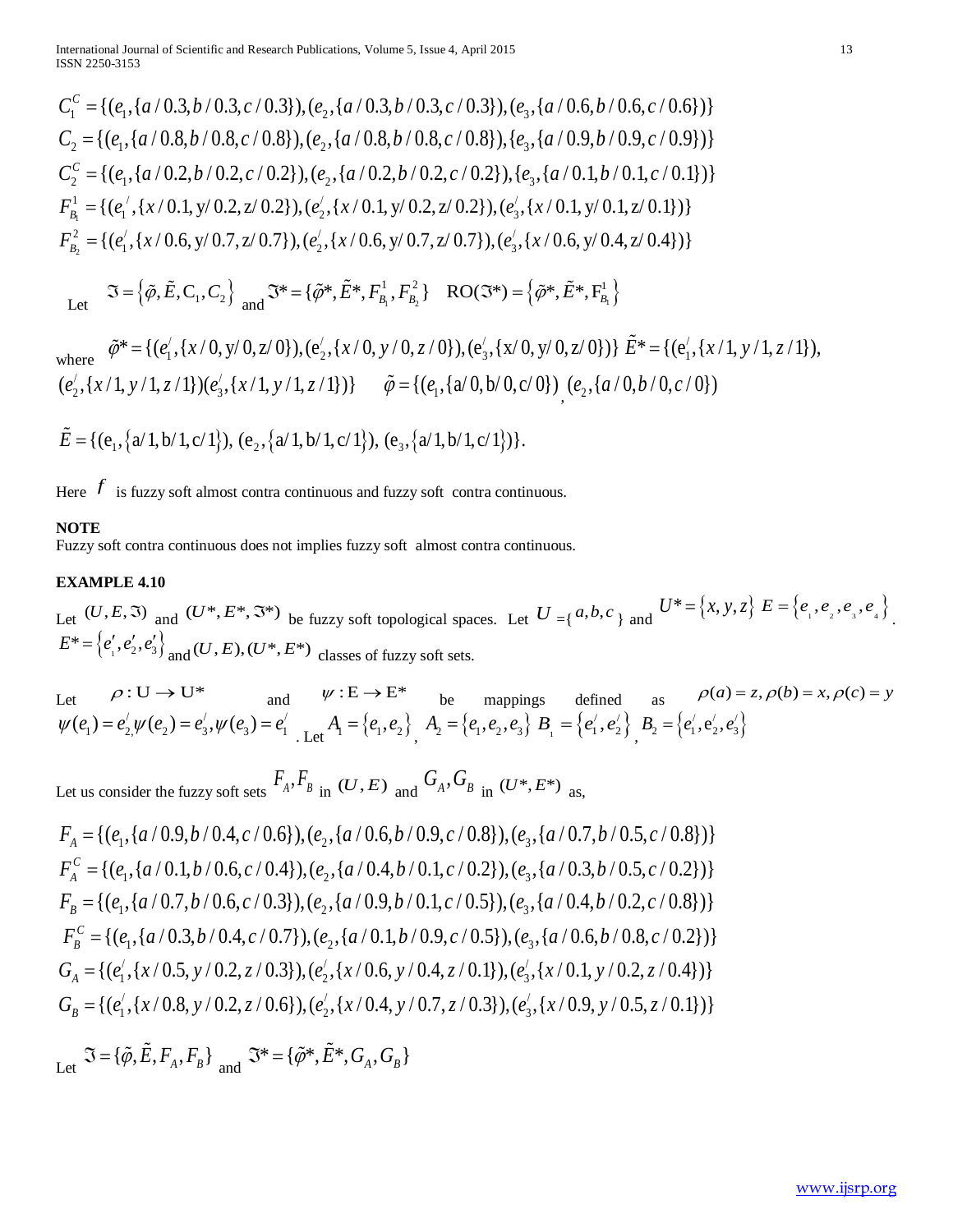where 
$$
\tilde{\varphi}^* = \{(e'_1, \{x/0, y/0, z/0\}), (e'_2, \{x/0, y/0, z/0\}), (e'_3, \{x/0, y/0, z/0\})\} \tilde{E}^* = \{(e'_1, \{x/1, y/1, z/1\}), (e'_2, \{x/1, y/1, z/1\})\}.
$$

$$
\tilde{\varphi} = \{ (e_1, \{a/0, b/0, c/0\}) , (e_2, \{a/0, b/0, c/0\}) (e_3, \{a/0, b/0, c/0\}) \}.
$$

$$
\tilde{E} = \{ (e_1, \{a/1, b/1, c/1\}), (e_2, \{a/1, b/1, c/1\}), (e_3, \{a/1, b/1, c/1\}) \}.
$$

Here  $f$  is fuzzy soft contra continuous but not fuzzy soft almost contra continuous.

## **THEOREM 4.11**

Every restriction of an fuzzy soft almost contra continuous mapping is fuzzy soft almost contra continuous.

## **Proof:**

Let *f* be a fuzzy soft almost contra continuous mapping of  $(U, E)$  into  $(U^*, E^*)$ . Let  $F_B$  be any subset of  $(U, E)$ .

For any regularly open subset  $G_B$  of  $(U^*, E^*)$ .

 $(f / F_p)^{-1}(G_p) = (F_p) \cap f^{-1}(G_p)$ 

But  $f$  being fuzzy soft almost contra continuous , and hence  $f^{-1}(G_{\scriptscriptstyle \it B})$  is closed and

Therefore  $F_B \cap f^{-1}(G_B)$  is relatively closed subset of  $\overline{F}_B$ .

That implies  $(f / F_B)^{-1}(G_B)$  is closed subset of  $F_B$ .

Hence  $f/(F_B)$  is fuzzy soft almost contra continuous.

## **EXAMPLE 4.12**

Let  $(U, E, \mathfrak{I})$  and  $(U^*, E^*, \mathfrak{I}^*)$  be fuzzy soft topological spaces. Let  $U = \{a, b, c\}$  and  $U^* = \{x, y, z\}$   $E = \{e_1, e_2, e_3, e_4\}$ .  $E^* = \{e'_1, e'_2, e'_3\}$ <sub>and</sub>  $(U, E), (U^*, E^*)$  classes of fuzzy soft sets.

Let  $\rho: U \to U^*$  and  $\psi: E \to E^*$  be mappings defined as  $\rho(a) = z, \rho(b) = y, \rho(c) = y$  $\psi(e_1) = e'_1 \psi(e_2) = e'_1, \psi(e_3) = e'_3$  Let  $A_1 = \{e_1, e_2\}$ ,  $A_2 = \{e_1, e_2, e_3\}$   $B_1 = \{e'_1, e'_2\}$ ,  $B_2 = \{e'_1, e'_2, e'_3\}$ 

Let us consider the fuzzy soft sets  $C_1$ ,  $C_2$  in  $(U, E)$  and  $F_{B_1}^1, F_{B_2}^2$  in  $(U^*, E^*)$  as,

$$
C_1 = \{ (e_1, \{a/0.7, b/0.7, c/0.7\}), (e_2, \{a/0.7, b/0.7, c/0.7\}), (e_3, \{a/0.4, b/0.4, c/0.4\}) \}
$$
  

$$
C_1^c = \{ (e_1, \{a/0.3, b/0.3, c/0.3\}), (e_2, \{a/0.3, b/0.3, c/0.3\}), (e_3, \{a/0.6, b/0.6, c/0.6\}) \}
$$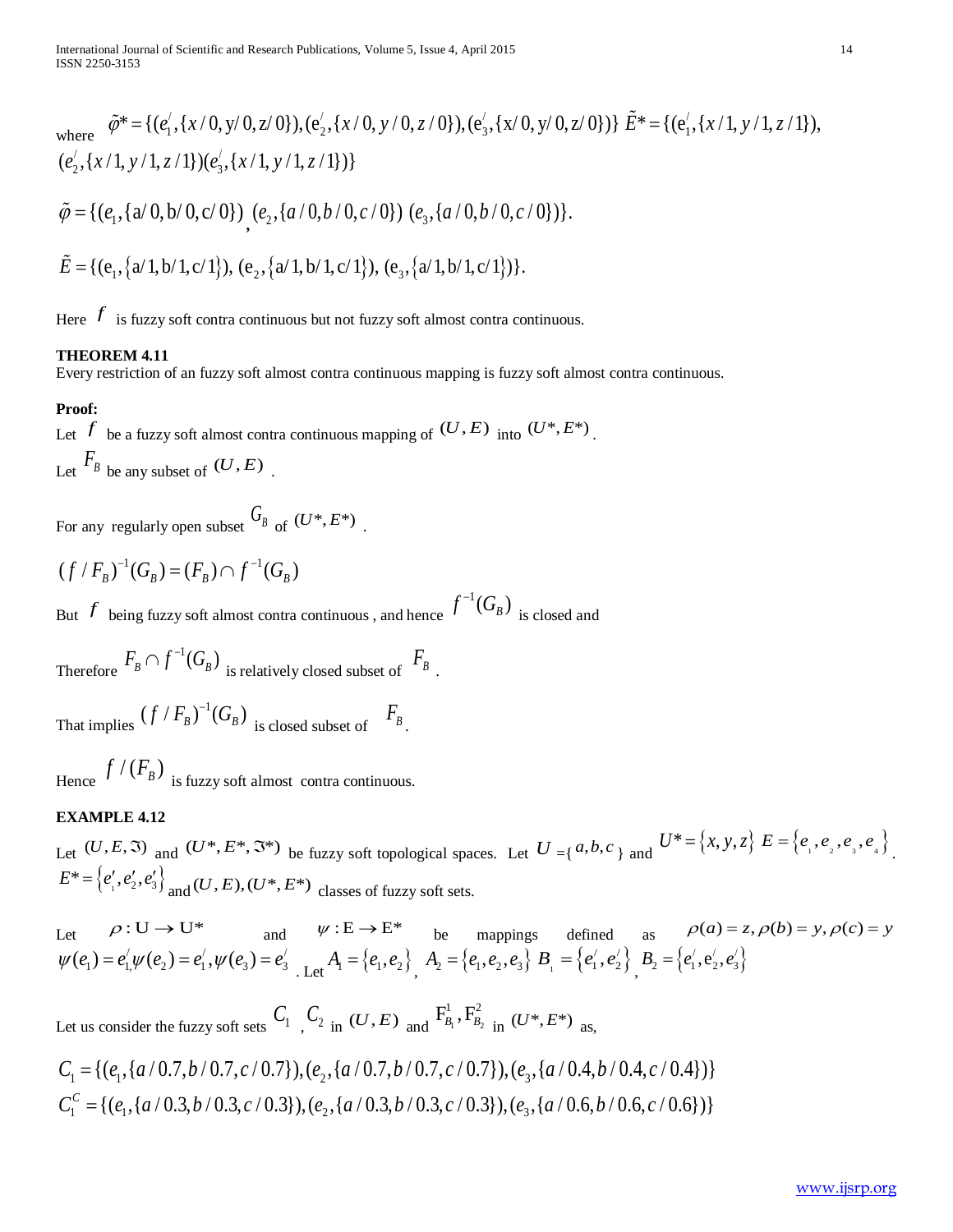$C_2 = \{(e_1, \{a/0.8, b/0.8, c/0.8\}), (e_2, \{a/0.8, b/0.8, c/0.8\}), (e_3, \{a/0.9, b/0.9, c/0.9\})\}$  $C_2^c = \{(e_1, \{a/0.2, b/0.2, c/0.2\}), (e_2, \{a/0.2, b/0.2, c/0.2\}), (e_3, \{a/0.1, b/0.1, c/0.1\})\}$ 1  $F_{B_1}^1 = \{ (e_1^{\prime}, \{x/0.1, y/0.2, z/0.2\}), (e_2^{\prime}, \{x/0.1, y/0.2, z/0.2\}), (e_3^{\prime}, \{x/0.1, y/0.1, z/0.1\}) \}$ 2  $F_{B_2}^2 = \{(e_1', (x/0.6, y/0.7, z/0.7)), (e_2', (x/0.6, y/0.7, z/0.7)), (e_3', (x/0.6, y/0.4, z/0.4))\}$ 

 Let  $\Im = {\tilde{\varphi}, \tilde{E}, C_1, C_2} \quad \text{and} \quad \Im^* = {\tilde{\varphi}^*, \tilde{E}^*, F_{B_1}^1, F_{B_2}^2} \quad \text{RO}(\Im^*) = {\tilde{\varphi}^*, \tilde{E}^*, F_{B_1}^1}$ 

where 
$$
\tilde{\varphi}^* = \{ (e'_1, \{x/0, y/0, z/0\}), (e'_2, \{x/0, y/0, z/0\}), (e'_3, \{x/0, y/0, z/0\}) \} \tilde{E}^* = \{ (e'_1, \{x/1, y/1, z/1\}), (e'_2, \{x/1, y/1, z/1\}) (e'_3, \{x/1, y/1, z/1\}) \} \tilde{\varphi} = \{ (e_1, \{a/0, b/0, c/0\}) (e_2, \{a/0, b/0, c/0\}) (e_3, \{a/0, b/0, c/0\}) \}.
$$
  
 $\tilde{E} = \{ (e_1, \{a/1, b/1, c/1\}), (e_2, \{a/1, b/1, c/1\}), (e_3, \{a/1, b/1, c/1\}) \}.$ 

The Restriction of function  $f$  is  $f'(C_2): (C_2) \to (U^*, E^*)$  defined by the inverse image under  $f'(C_2)$  of any  $F_{B_1}^1 \in RO(\mathfrak{I}^*)$  is a fuzzy soft set  $F_S \in \mathfrak{I}$ , that is  $(f/(C_2)^{-1}(F_{B_1}^1))$  $(f/(C_2)^{-1}(F_{B_1}^1) \in \mathfrak{I}$ 

Whenever  $F_{B_1}^1 \in RO(\mathfrak{F}^*)$ . Now  $(f/(C_2))^{-1}(F_{B_1}^1)$  $(f/(C_2))^{-1}(F_{B_1}^1) = C_2^C$ .

Therefore restriction of  $f$  is fuzzy soft contra continuous.

#### V. CONCLUSION

 Fuzzy soft sets are very popular subject for researchers. In this paper the notions of fuzzy soft contra continuous mapping and fuzzy soft almost contra continuous mapping have been introduced and some related theorems have been established. We have put forward some examples to illustrate our notions.

#### **REFERENCES**

- [1] Ahmad B. and Kharal A, " ", Advances in Fuzzy Systems,Volume 2009,Article ID 586507,pp.1-6.
- [2] Banashree Bora, " ",International Journal for Basic Sciences and Social Sciences (IJBSS) ISSN:2319-2968,Vol.1,Issue 2, August-2012 pp.50-64.
- [3] Dontchev .J,"Contra Continuous Functions and Strongly S-closed Spaces",International Journal of math.math.Sci 19 (1996),303-310.
- [4] Erdal Ekici,"Almost Contra- Precontinuous Functions",Bulletin of the Malaysian Mathematical Sciences Society (Second Series) 27 (2004) pp.53- 65.
- [5] Joseph J.E and Kwack M.H (1980)"On S-closed Spaces",Proc.Amer.math.Soc.No.80,pp.341-348.
- [6] Maji P.K. and Roy A.R., " ",Computers and Mathematics with Applications 45, 2003,pp. 555-562.
- [7] Maji P.K., Biswas R. and Roy A.R., " ", Journal of Fuzzy Mathematics, Vol 9,no.3.pp. 2001,589-602,
- [8] Molodstov, D.A., " ", Computers and Mathematics with Applications, Vol. 37,pp. 19-31,1999.
- [9] NeogT.j., Sut D.K., "", International Journal of latest Trends in computing, Vol 2,No 3,September 2011,pp.439-450.
- [10] Neog T.J.,Sut D.K. and Hazarika G.C., " ", International journal of Latest trends in Mathematics,Vol.2, No.1,March 2012,pp.54-67.
- [11] Ponselvakumari A.,and Selvi R.," Fuzzy Soft Almost Continuous Mapping",Global Journal of Pure and Applied Mathematics ,Volume 10,Number 3 (2014),pp.337-347.
- [12] Ponselvakumari A.,and Selvi R.," Fuzzy Soft Pre Continuous Mapping", International journal of Mathematical Science and Applications(paper Accepted)
- [13] Ponselvakumari A.,and Selvi R.," Fuzzy Soft Semi Continuous Mapping", International journal of Organisations and Scientific Research, Volume 10,Issue 6 Ver.II(Nov-Dec.2014),PP01-09.
- [14] Roy S. and SamantaT.k., "", Annals of Fuzzy Mathematics and Informatics ,2011.
- [15] Singal M.K., and Asha Rani Singal., " ", Yokohama Math.3(1968), 63-73.
- [16] Tanay B. and Kandemir M. Burc, " ", Computer and Mathematics with Applications 61 (2011)pp.2952-2957.
- [17] TugbahanSimsekler.,SaziyeYuksel., "", Annals of Fuzzy Mathematics and Informatics ,Vol 5,No.1,(January 2013),pp.87-96.

#### AUTHORS

**First Author** – A.Ponselvakumari. M.Sc. Mphil University V.

O. Chidambaranar College of Engineering, Anna

University:Tuticorin Campus e:mail :

Ponselvakumari.p@gmail.com

**Second Author** – Dr.R.Selvi, M.Sc, M.Phil. Ph.D, Sri

ParasakthiCollege for women,.Courtallam., MS University.

Tirunelveli e-mail :r.selvimuthu@gmail.com